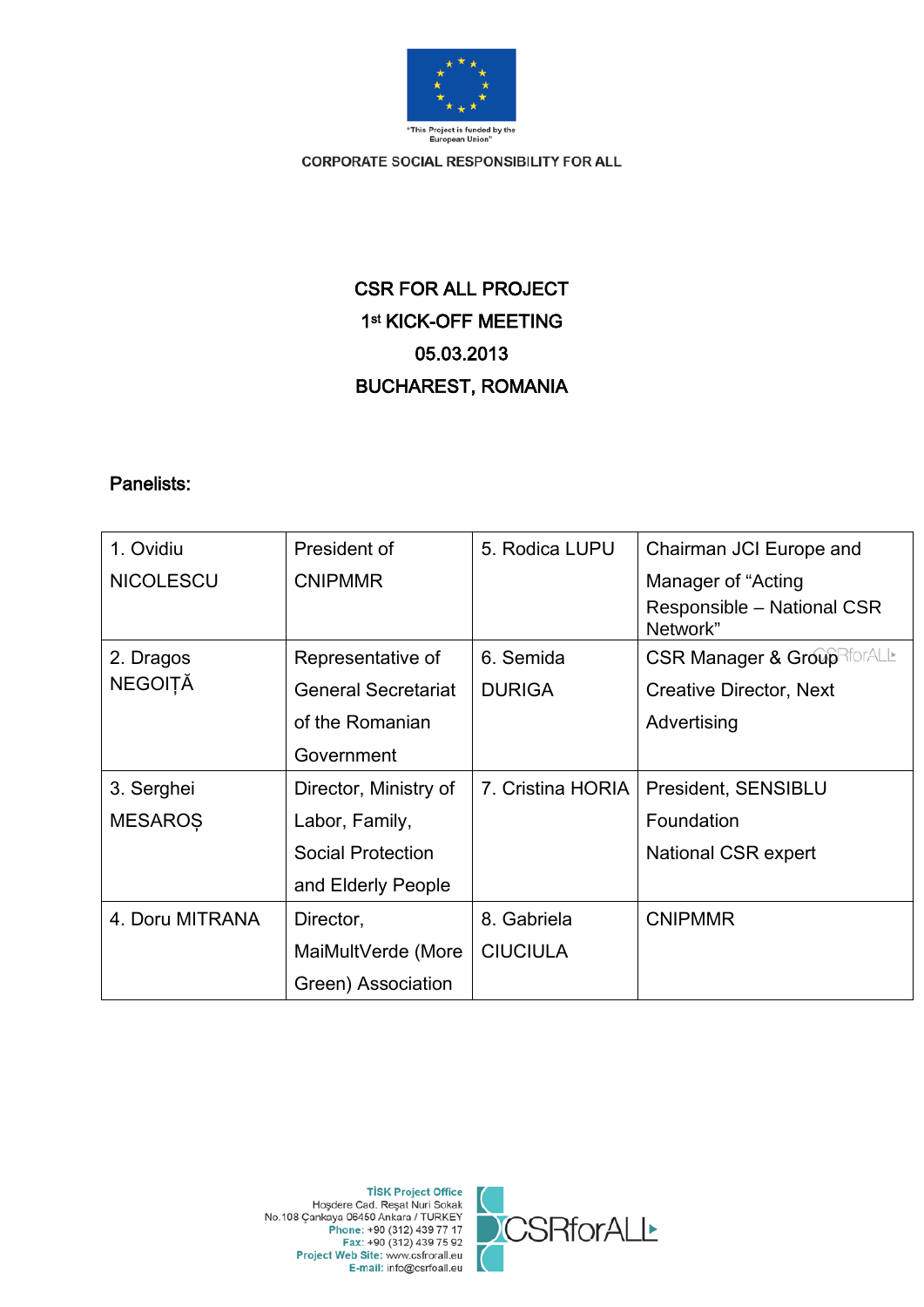

# Agenda:

- 1. Welcome and Opening session
- 2. State-of-the-art of CSR in Romania
- 3. Best practices

Ms. Gabriela Ciuciulă welcomed the participants. She added that it is a great pleasure to see that the subject of the conference is so topical and of interest for several categories of stakeholders, since the event was attended by representatives of NGOs, associations, foundations, unions, employers, companies, universities and media. Ms. Ciuciula added that the event is organized within the CSR for ALL project, financed by the European Commission, from Pre-Accession Instrument (IPA) and coordinated by the Association of Employers' Confederation from Turkey (TISK), along with other business organizations from Macedonia, Montenegro, Croatia and $_{\text{CSRforAll}\pm}$ Romania. All partners are supported in terms of know-how and experience by the International Organization of Entrepreneurs. She told the participants that Mr. Mathias Thorns, IOE representative, prepared a document for the kick-off meeting which was distributed to each participant in the paper cases.

Ms. Ciuciula also welcomed the panelists. She added that the reason CNIPMMR invited representatives from both public and private sectors (Dragos Negoita from the Romanian Government, Serghei Mesaros from the Ministry of Labor, Family, Social Protection and Elderly People, people with great experience in CSR such as Rodica Lupu who manages the National CSR Network, Doru Mitrana from the MaiMultVerde Association, Semida Duriga - CSR manager and Cristina Horia - CSR expert and president of Sensiblu Corporate Foundation) was in order to have a general overview of CSR concept in Romania.

Returning to the project, Ms. Ciuciula added that she would just like to point out that it was designed to help civil society organizations to influence political decision-making

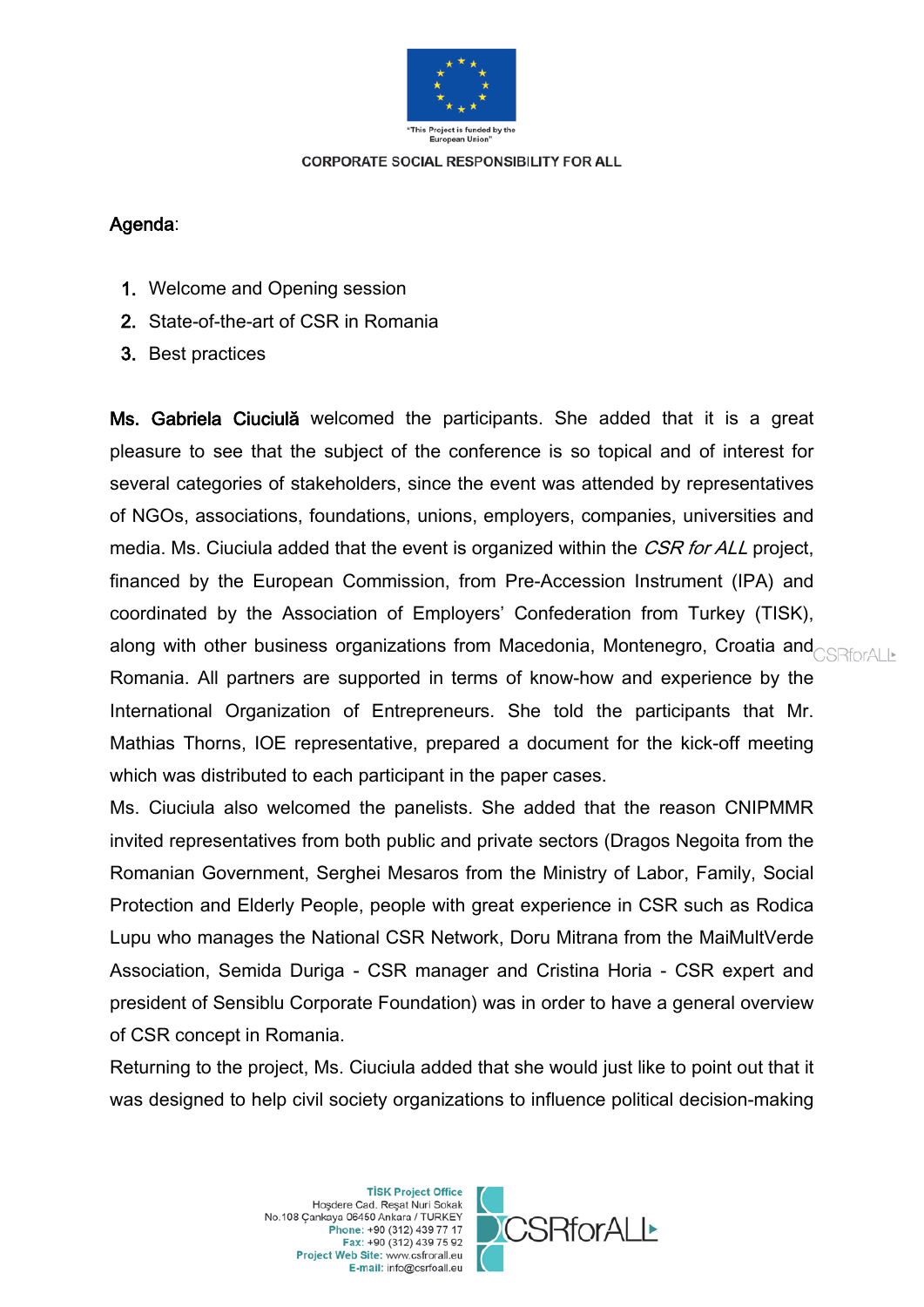

processes and to participate actively in public debates on democracy, human rights, social inclusion and the rule of law. She presented the specific objectives, which are particularly important and refer to strengthening the capacity of employers' organizations networks in the Balkans, because there are countries like Montenegro, Turkey, Croatia and Macedonia which are in the process of EU accession. Strengthening their institutional capacity will improve their participation in social dialogue and their influence on public sector reform process at national level. Other specific objectives are awareness rising and capacity building in the network of employers' organizations (EOs) in the region, to help them guide enterprises for positive impacts on society and to integrate social, environmental, ethical, human rights and consumer concerns into their business operations and core strategy.

Ms. Ciuciula said that during the two years of project's implementation, the consortium plans:

- To consolidate the capacity of EOs partners enhanced on CSR in order to perform $_{\text{CSRforALL}}$ timely consultations with other stakeholders, including governmental bodies and international networks

- To create a supporting package developed for capacity building of employers' organizations on CSR in order to support enterprises influence decision making processes and develop joint strategic programs with the aim of adding value to EOs efforts and achieving sustainable outcomes

- To raise awareness among enterprises and other stakeholders throughout thematic areas of CSR, by developing EOs strategies and encouraging visibility and disseminated actions.

The project's partners will achieve all above mentioned objectives by becoming a source of know-how for the members, by identifying the best practices in CSR, by promoting responsible business conducts, by raising awareness among stakeholders and by integrating businesses, especially SMEs, in the process.

In the end, Ms. Ciuciula informed the participants that the project has its own website,

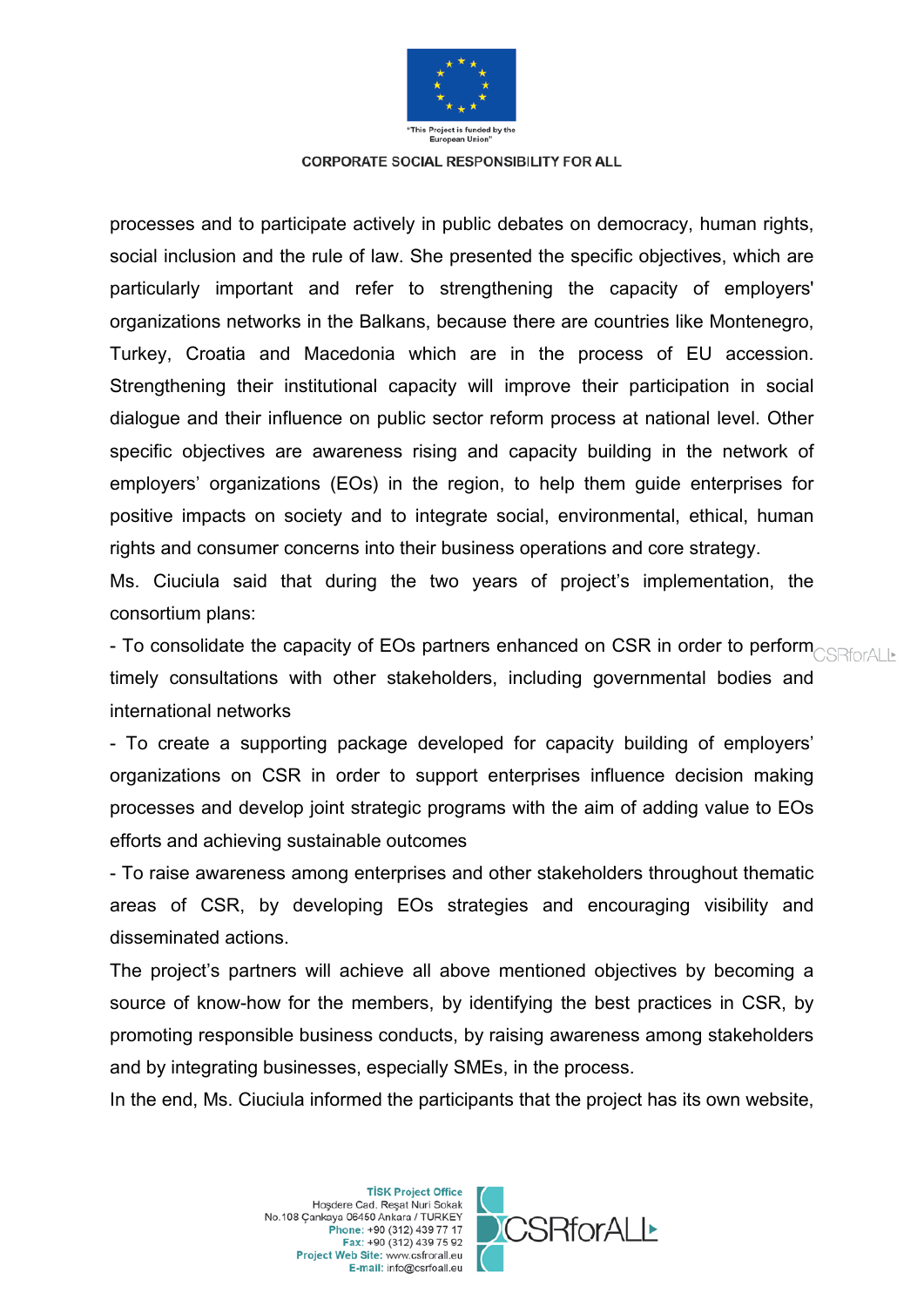

[www.csrforall.eu,](http://www.csrforall.eu/) which comprises more information. She also said that CNIPMMR's team is at their disposal in case they will want more details about the project.

Mr. Dragos Negoita thanked CNIPMMR for the invitation and greeted the participants. He started his presentation by saying that the General Secretariat of the Romanian Government has been involved in CSR since 2010 when together with a number of partners the institution has worked and developed the **National Strategy** for Promotion of CSR for the period 2011-2016, adopted by the Government at the end of 2011. Mr. Negoita said that the strategy was not adopted as a law, because the Romanian Government did not want to have government decisions or ordinances governing CSR in Romania, because it would have been peculiar, but was adopted as a policy document and basically the main goal of this Strategy is to raise awareness about the importance and benefits of implementing CSR, for both state companies or private companies in Romania. Mr. Negoita added that basically, what the Romanian Government wanted and still wants from the strategy is, on the one **CSRforALL** hand, to provide a framework for the development of CSR in Romania and, secondly, to actively involve the public sector in CSR initiatives. The process of developing the strategy had a consultation part, both at central and local levels. Locally there have been meetings with different stakeholders, in 8 counties from 8 regions. At the central level there was a working group with representatives of business, government and civil society and environmental organizations.

Mr. Negoita declared that since the strategy was adopted, the public sector from Romania became aware and the concept of CSR became a public policy issue. He also added that the General Secretariat of the Government, through the Department of Public Policy, has been involved in various activities and actions related to CSR. He mentioned particular initiatives such as the one developed by Ms Rodica Lupu (another panelist). Mr. Negoita stated that representatives from the Romanian Government participated in three working groups related to CSR in Romania, namely: Social Responsibility in Human Resources - a working group held in

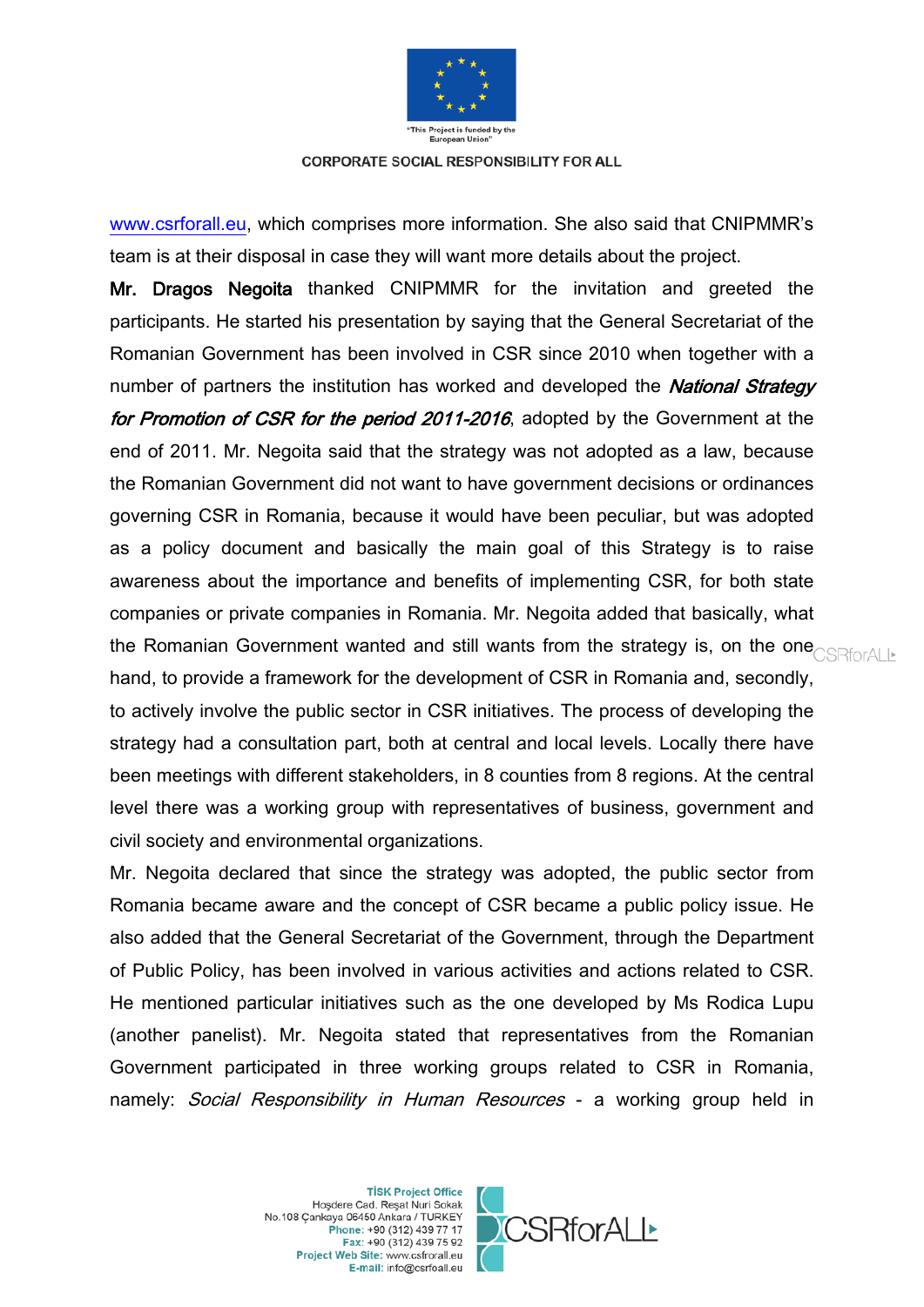

November 2012, Social Entrepreneurship - in January 2013 and in February 2013 - a very interesting workshop with the participation of the president of National Authority for Regulating and Monitoring Public Procurement where there were discussed aspects regarding the Link Between CSR and Public Procurement in Romania knowing that even in Europe there are currently initiatives to change public procurement rules.

In the end, Mr. Negoita expressed the Romanian Government's intention to remain an active partner of the civil society regarding CSR approach. He assured the participants that SGG is available for further discussions with stakeholders regarding CSR and he will happily answer any questions.

Mr. Serghei Mesaro**ș** also thanked CNIPMMR for the opportunity to be at the conference. He started the presentation by stating that he will only present the activity of the Ministry of Labor in the CSR domain. Mr. Mesaros declared that there **CSRforALL** are two institutions in Romania responsible with the implementation of the national CSR strategy: the Ministry of Economy - the primary actor and the Ministry of Labor important actor because of the social component of this policy. He also said that first he would like to say a few words about the general context in which the Ministry of Labor operates and what this work entails: among the Ministry's responsibilities there is also the promotion of CSR. The Ministry of Labor started this promotion since 2001, when the European Commission under the Belgian Presidency attempted the first settlement of a regulation or directive of CSR problem at European level. This initiative was very badly received by the business environment on the grounds that any regulation in this area makes CSR from a voluntarily assumed activity a regulation imposed and therefore it will seize to be a responsibility, but a regulatory requirement. Although the European Commission has tried several times to promote legislation in this regard there were no results.

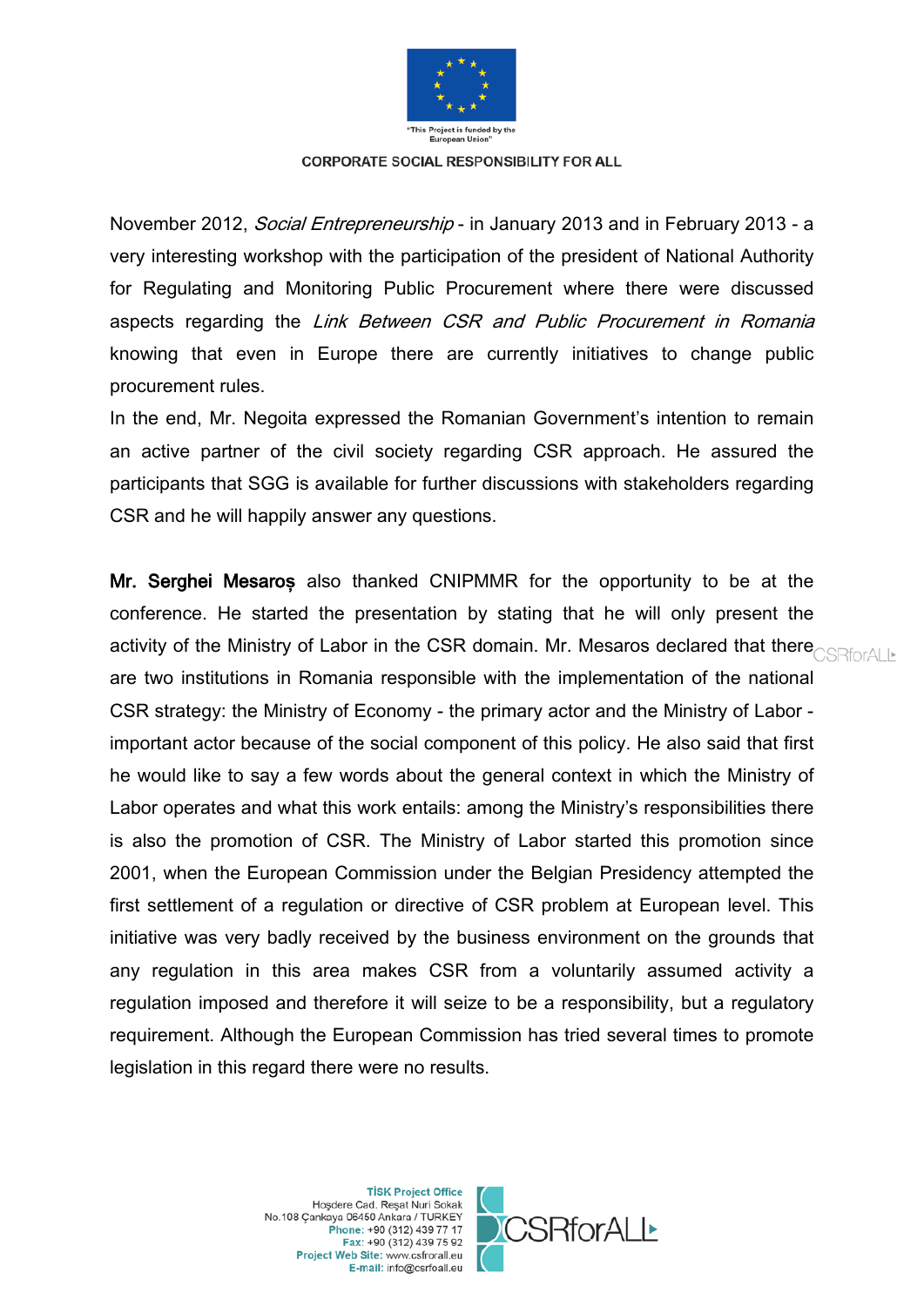

Mrs. Mesaros added that the whole story became critical last year in December, when the European Commission organized a meeting to discuss the aspects concerning CSR at the level of member states in terms of future plans and actions. Mr. Mesaros said that since he attended this meeting he can say that the participants declared that indeed it is not appropriate to have any regulation in this area and there will be no provision in this regard. Even ISO 26000 it is not a standard, but a collection of recommendations in this area. They are useful, accurate recommendations but not rules. Mr. Mesaros stated that one of this meeting's results, among other things, was a pressing need to redefine CSR and one of the formulas proposed was "corporations' responsibility for their social impact". Mrs. Mesaros also said that it is hard to say whether this statement is correct or will remain permanent, but it seems that at the European level there is a plan to seek a review of the approach, since the lack of definition and concept consistency led to exposing and applying CSR in any domain, activity or initiative. Mr. Mesaros declared that at this<sub>CSRforALL</sub> point Romania expects a decision on this approach.

Mr. Mesaros said that he received from the European Commission a material called National Action Plan on CSR for the period 2012 - 2014, referring to the European Strategy and the development of national systems, as well as detailing some of the objectives regarding CSR at European level. He also said that he would like to present how the activity of the Ministry of Labor can be summed up in the area of CSR. He said that the only possibility of the Ministry to promote CSR is to establish a database and to disseminate good practices. He also stated that unfortunately good practices in the field are less conclusive, there may be more, but access to information is very low and at European level are quite few outstanding examples.

Mr. Mesaros brought once again to the attention of the participants the material received from the European Commission and enumerated the priority objectives for CSR for 2012-2014:

- Increasing CSR culture among entrepreneurs, citizens and local communities

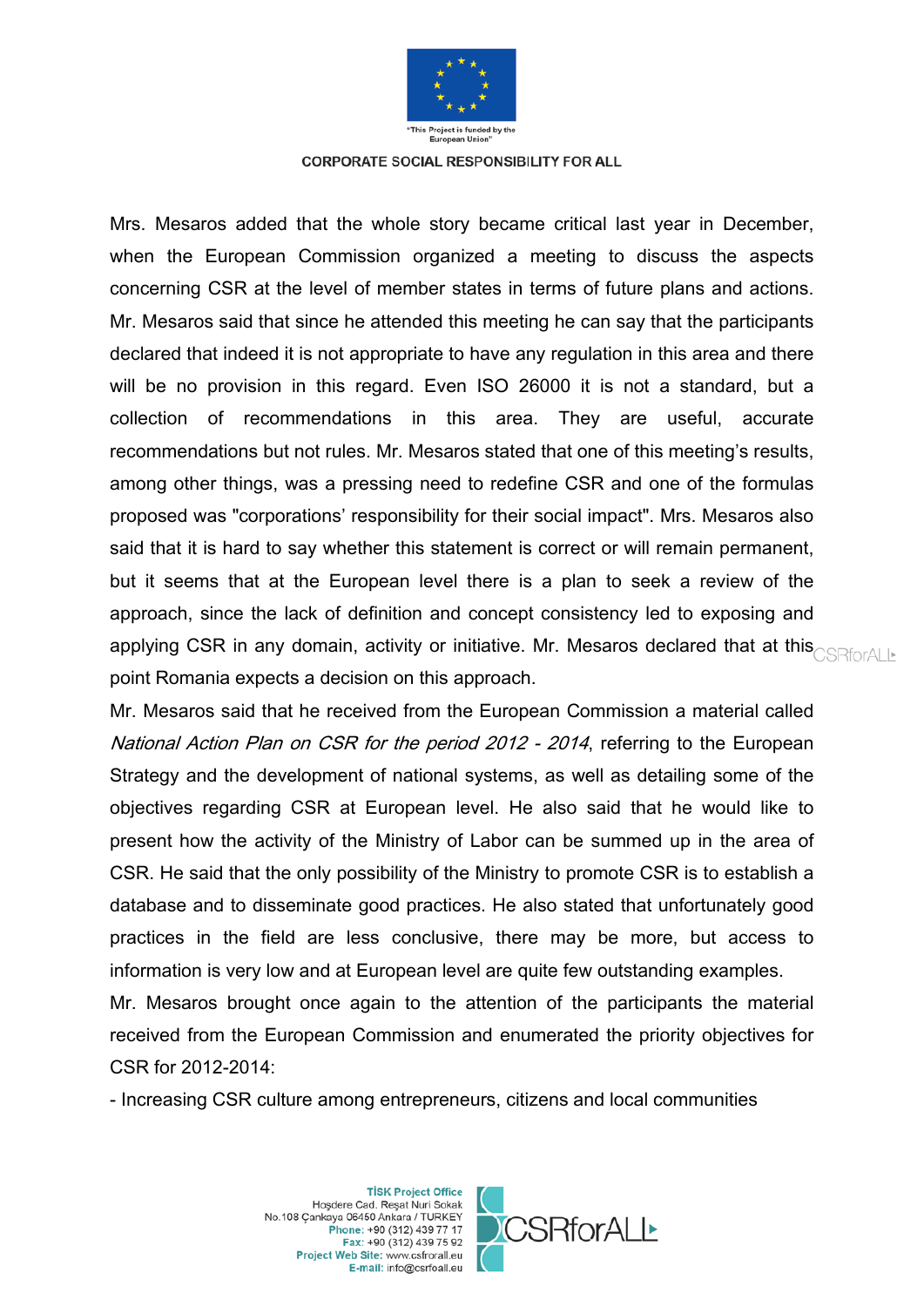

- Identifying opportunities to support businesses that adopt and promote CSR

- Promoting initiatives for social enterprises and third sector

- Active and voluntary expression of citizens and civil society organizations to promote CSR principles

- Encouraging transparency of information on the economic, financial and social initiatives in terms of CSR

- Promoting CSR by recognized international instruments and international cooperation

Mr. Mesaros appreciated that the objectives are quite generous and comprehensive, but concrete ways of promoting and achieving them should be identified for each member state. In the end, he thanked the participants for their attention.

Mr. Ovidiu Nicolescu said that first he would like to express his satisfaction **COR TOTALL** that CNIPMMR is involved in such an important project as CSR for ALL, in partnership with a group of strong employers' organizations from South-Eastern Europe, which by their status as employers' organizations have an important role in ensuring predictable and efficient functioning economies.

He also said that he would like to say a few words about the importance of CSR and its place in the current period of development and he started with a brief introduction. The dominant feature of economic and social development in the last three decades is the transition from advanced capitalist economy to knowledge-based economy. Mr. Nicolescu admitted that unfortunately, although it is a dominant feature, most people and most businesses do not realize this. The EU sought to engage in this objective and irreversible process by developing the Lisbon Strategy, which aimed essentially to build the knowledge-based economy and society. This strategy did not have the results that their promoters wanted – it was bad for Europe, and so and so for Romania as a new member state. The new 2020 Strategy has the same goals. Mr.

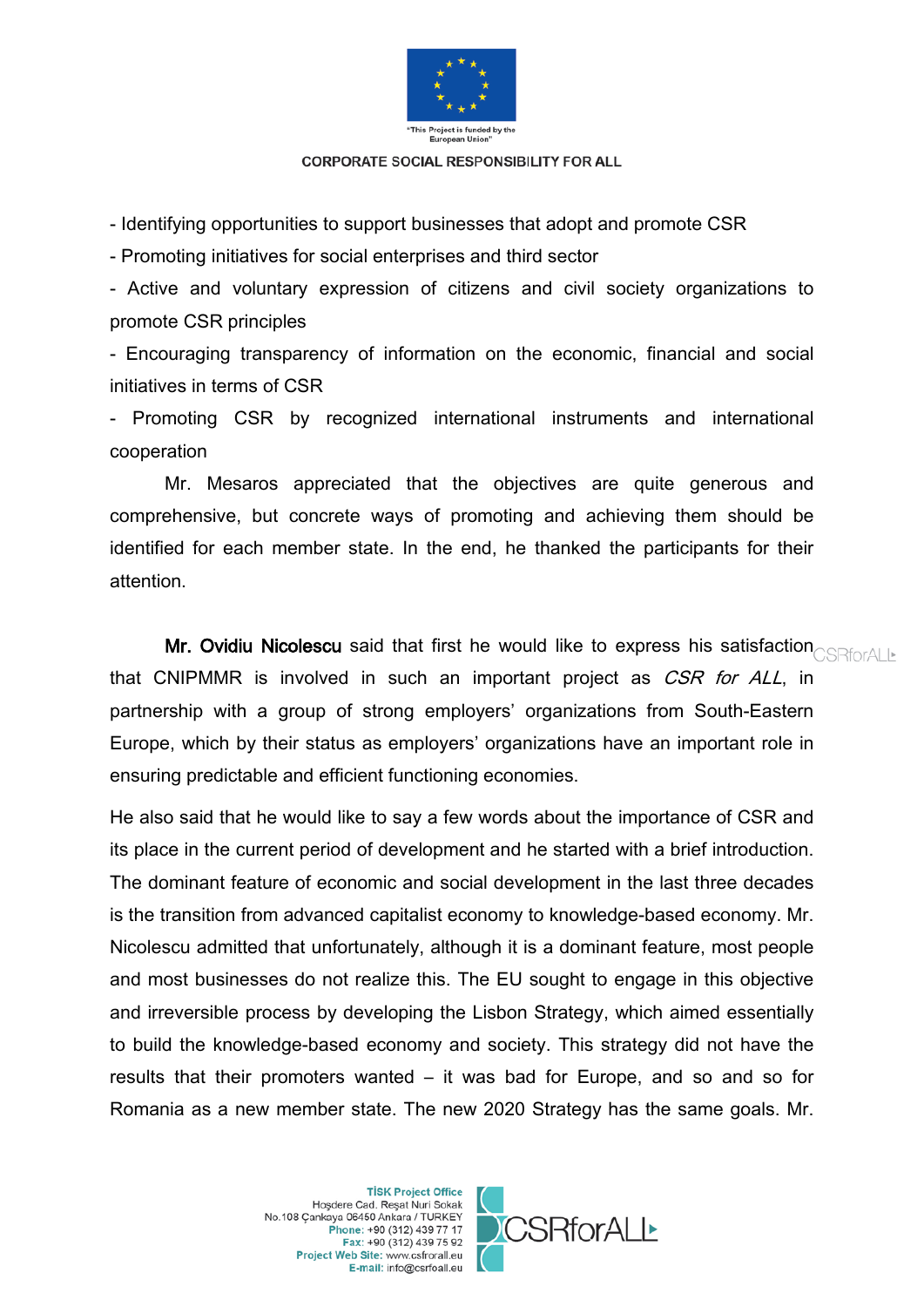

Nicolescu said he wanted to emphasize the context because this new economy, the knowledge based-economy, is performed using, in addition to traditional means, other approaches. CSR is a specific element of this economy, related to the intangible aspect of intellectual capital. He also added that what we see spreading and intensifying at European and global level on the issue of CSR is not only a fashion, but a necessity. This item shall be ever more present because responsibility is a component of intellectual capital. CNIPMMR involved gladly in this project, given the importance of this topic.

Mr. Nicolescu emphasized that CNIPMMR is the only employers' confederation representative at national level for SMEs, reconfirmed by civil sentence no. 26/2012, issued by the Bucharest Tribunal. CNIPMMR represents the interests of Romanian SMEs in Europe as one of UEAPME's member and internationally as one of WASME's member.

He also said that in the domain of CSR, CNIPMMR is conducting several activities. CSRforALL CNIPMMR is a member of the Economic and Social Council, participating actively in tripartite dialogue. CNIPMMR also participate in bipartite social dialogue, as a member of the negotiating team for the national labor contract. He said that CNIPMMR was engaged in social dialogue from SMEs' perspective.

He added that CSR in terms of impact on society means many things and but all starts with compliance to the European and national legislation. Enforcement should be observed by professionals (Law Courts etc.) but we all have responsibility in this regard. Another aspect relates to collective labor contracts and the social partnership. Mr. Nicolescu admitted that in Romania we have problems with these contracts, but CNIPMMR believes they are necessary, because it creates a better framework for conducting economic and social activities, with one condition: these contracts must be based on realistic provisions to allow that human resources are treated as responsible and flexible because motivating human resources cannot be done unless

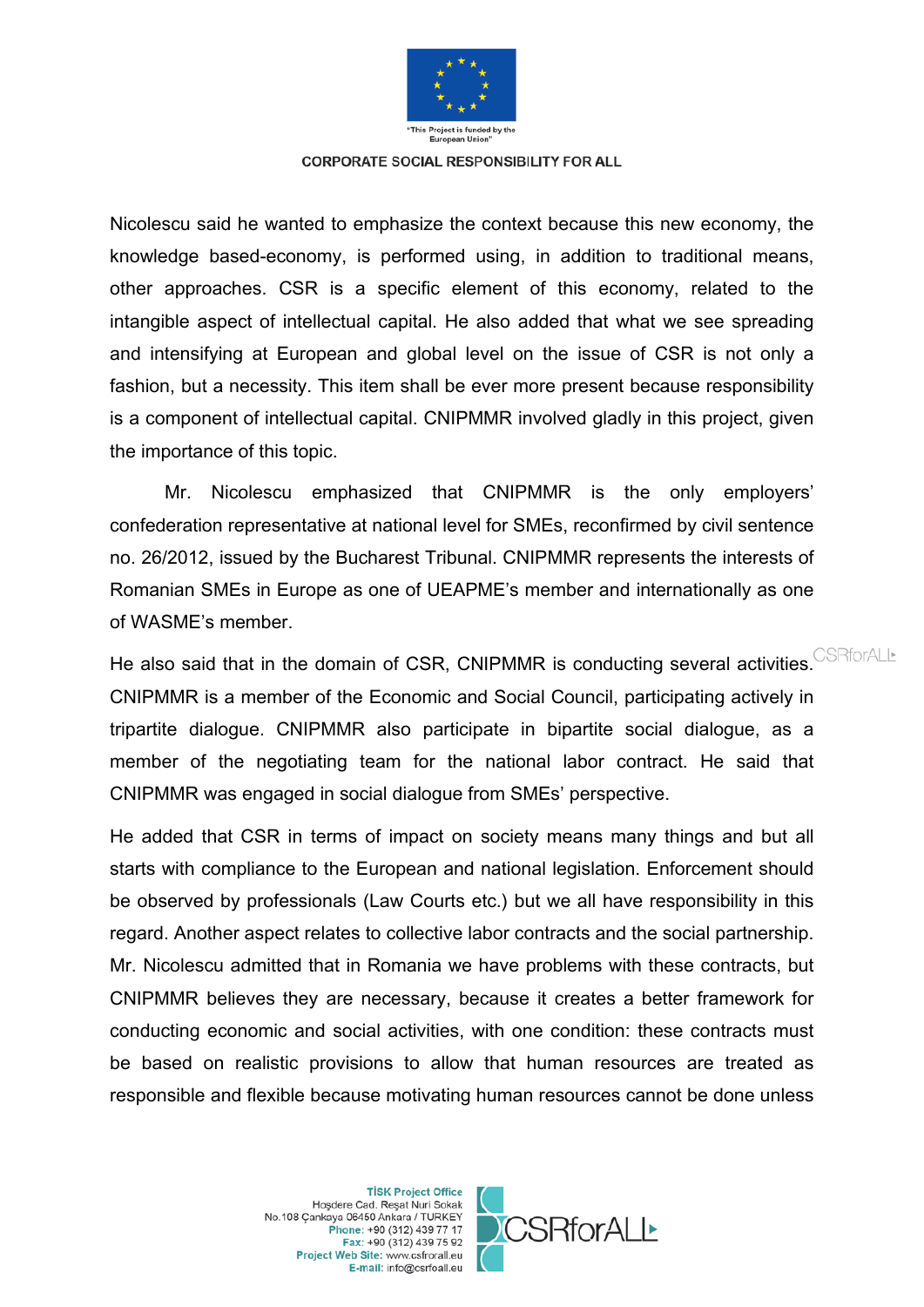

you perform and performance in the modern era cannot be done without flexibility. Another concept is close cooperation with stakeholders. All these elements of responsibility have not only a social dimension but also an economic one and it is very clear that we cannot perform without being responsible. The issue of social responsibility has become a major concern for all international organizations, one of the most important being the International Labor Organization, built on the principle of social dialogue. ILO gives a great importance to CSR, unfortunately addressed more to multinational companies rather than SMEs, although SMEs in all countries, except Luxembourg, represents 99% of all firms.

Mr. Nicolescu said that when CSR should be regarded from the point of view of employers' organization has strong tangency with the business environment and it is important to understand that the first concern that arises is that of building a functional and predictable business environment. CNIPMMR has been elaborating for 10 years now The White Paper on SMEs in Romania and last year's edition showed CSRforALL that the most acute problem for entrepreneurs is that of business environment. He said that the first problem we have is that of responsibility in shaping a workable and predictable business environment and in this regard there are much to be done. At a press conference held on 5th of March, CNIPMMR supported the reduction of bureaucracy. There are currently 276 forms that businesses must complete and report to the Ministry of Finance and CNIPMMR demonstrated that they can remain only 150, without losing anything. Mr. Nicolescu added that he gave this example to understand that CSR should be undertaken by all stakeholders, but unfortunately the central and local administration is not involved enough in the process of implementing of CSR. Mr. Nicolescu believes that more CSR activities could be undergone if Romania completes its administrative reform. He said that we cannot be competitive in Romania, we cannot have a good environment, and we cannot have normal relations with employers, unions and citizens if the administrative reform is not achieved entirely.

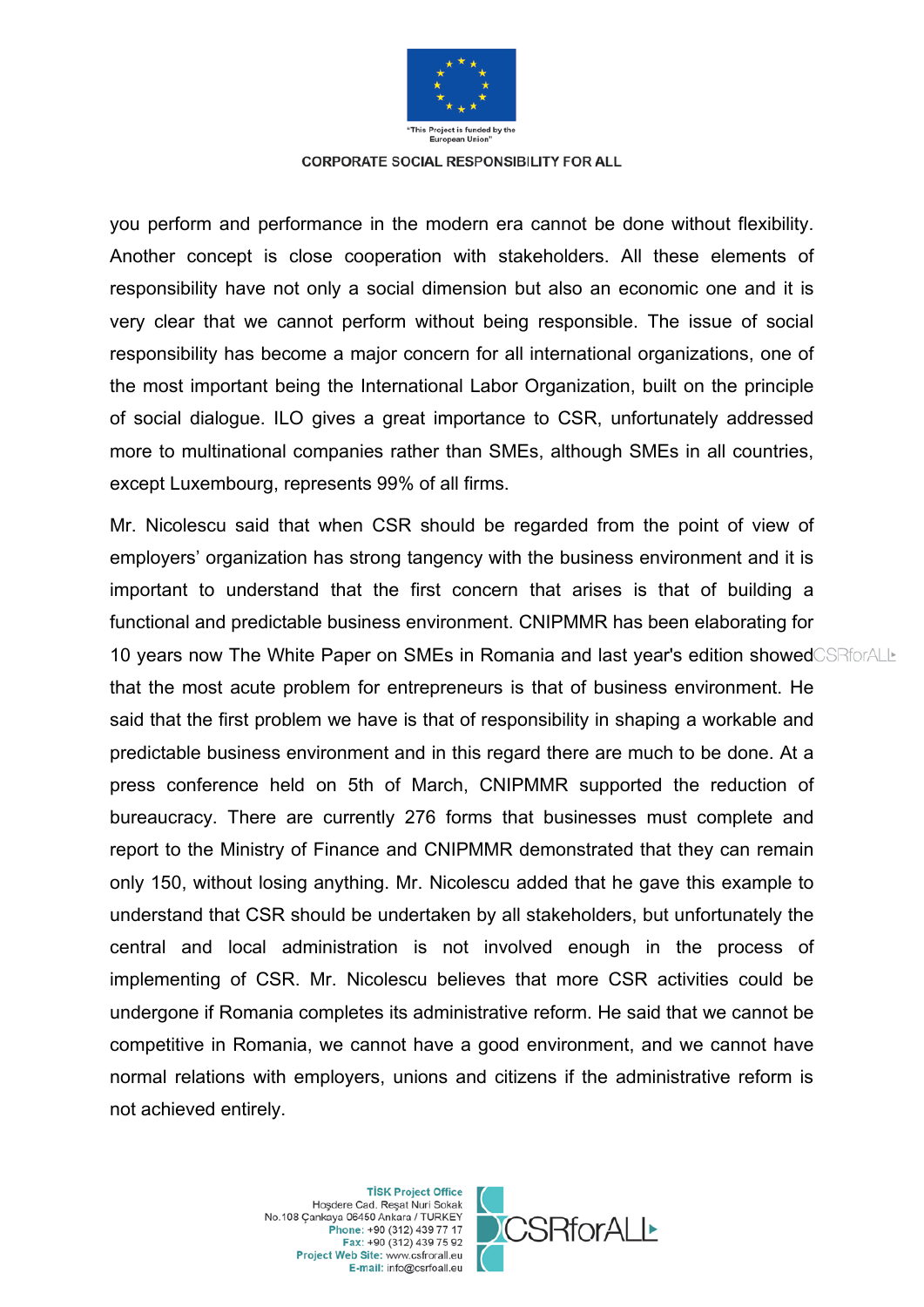

Mr. Doru Mitrana started his presentation by saying that within MaiMultVerde Association he coordinates CSR projects from its environmental perspective. Besides, he said recently joined an association that has a similar purpose: to promote dialogue on CSR and also to help CSR Agency promote CSR among companies.

In order to illustrate the situation, a briefly radiograph of CSR in Romania, Mr. Mitrana chose the Archie B. Carroll, a model from 1991. In 1991 USA already was laying the groundwork for CSR theory, back when In Romania we will still trying to what market economy is. This concept, pyramid-shaped says that the first and most important obligation of a company, undertaking of any kind, of any size, is economic responsibility. In other words, the company has a responsibility to resist existing and, for that, Archie B. Carroll economic responsibility laid it at the bottom, followed by legal liability. It is not enough to resist market to exist as a company; you should do it legally, which is the second responsibility in order of importance. In third place is located ethical responsibility, that people in business have an obligation to do what isCSRforALL right, fair and honest, to avoid harm. And at the top there are philanthropic responsibilities. If, after we have fulfilled all other responsibilities, we feel that we have any resources, we can be philanthropists.

How much or how to apply this pyramid? Mr. Mitrana said that at the level of perception, CSR is considered by most to be accessible only to large companies; at least in the area where he works, environmental protection, many times he has encountered this perception that a small company cannot have high impact initiatives. Also at the level of perception is the concept that ethical and philanthropic responsibilities are a luxury in the current economic climate. In other words, companies argue that, as the economy goes, when it is so hard to fulfill economic and legal responsibilities, how will they find resources to be always correct, let alone philanthropists.

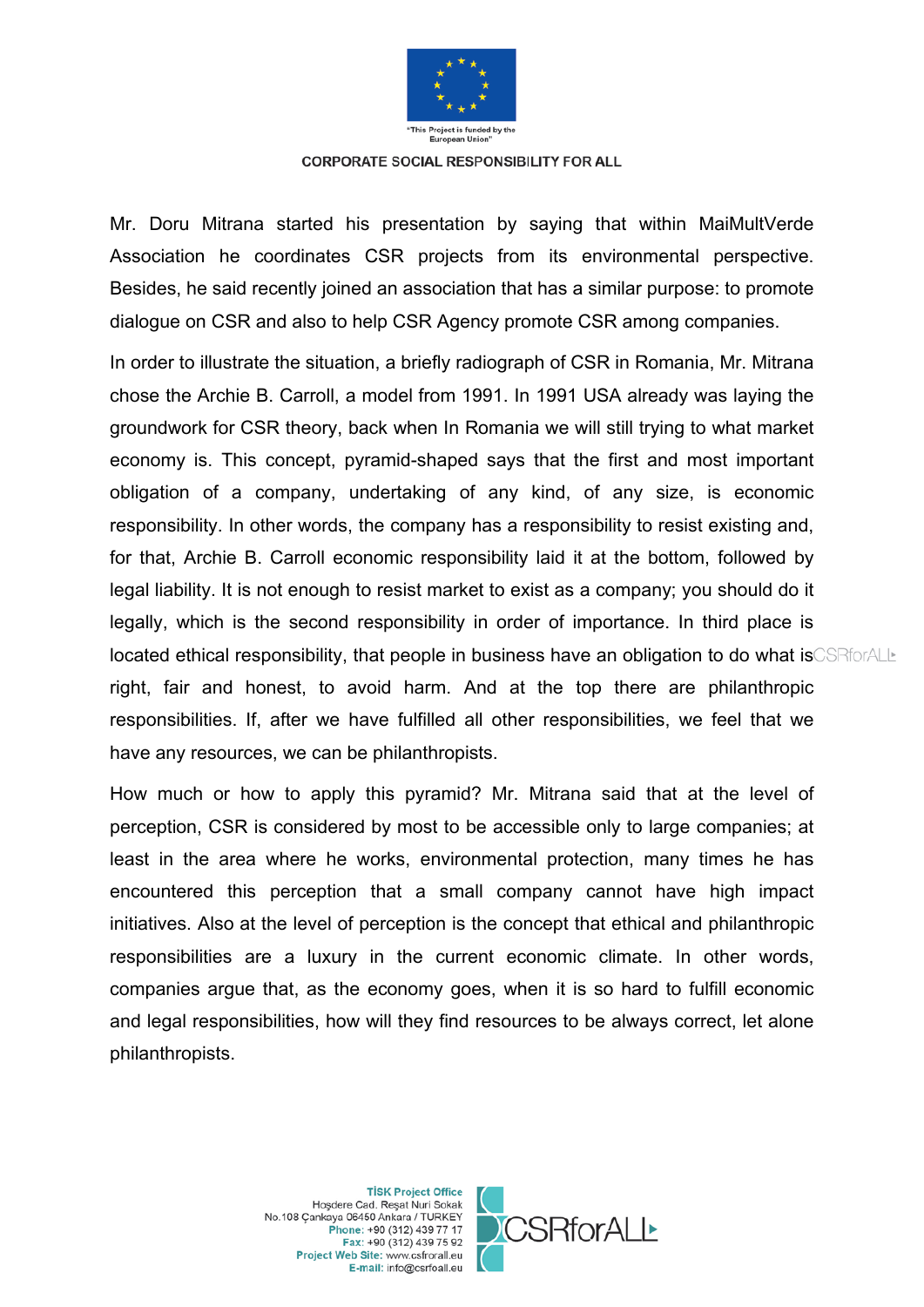

He added that in many cases, he is referring primarily to multinational companies, but not limited to these, he looks to find the actual impact of CSR events, what is called the business case for CSR. Everyone wonders: why do CSR activities? How these activities reflect my performance in this economy? In most cases they could not profit from these types of activities, but if you generalize this behavior from one individual to the whole society one realizes that there are advantages, although difficult to quantify. Therefore, there is a perception that CSR initiatives should have tangible benefits.

Another perception is that CSR events are actually only PR tools. Often we see campaigns that are strongly promoted by companies, but they are so harshly criticized by civil society, in many cases. Few campaigns enjoy universal agreement. Just as there are very few examples of good practice "declared" listed, but when it comes to CSR should not aim for perfection. Any gesture of responsibility is good.

A final perception refers to the fact that the level of responsibility is given by CSRforALL the level of competition in the market. In many cases companies choose responsible behavior to the extent of action their competitors makes on the market. Not infrequently when a company in a particular sector initiates a CSR action, the phenomenon spreads throughout the industry and competitors insist they have similar programs.

When it comes to shared responsibility, Romania has not yet escaped the 50 year history of state economy. Next, the most responsible actor regarding social and environmental problems is supposed by the entire society to be the state. From a formal standpoint, indeed, most responsibilities are allocated to the state therefore is not just a psychological perception. This responsibility should be left in the account held by companies.

During 1990-2000, the main expectation from businesses was to provide jobs. Many companies came to Romania and started promoting this aspect as well as their

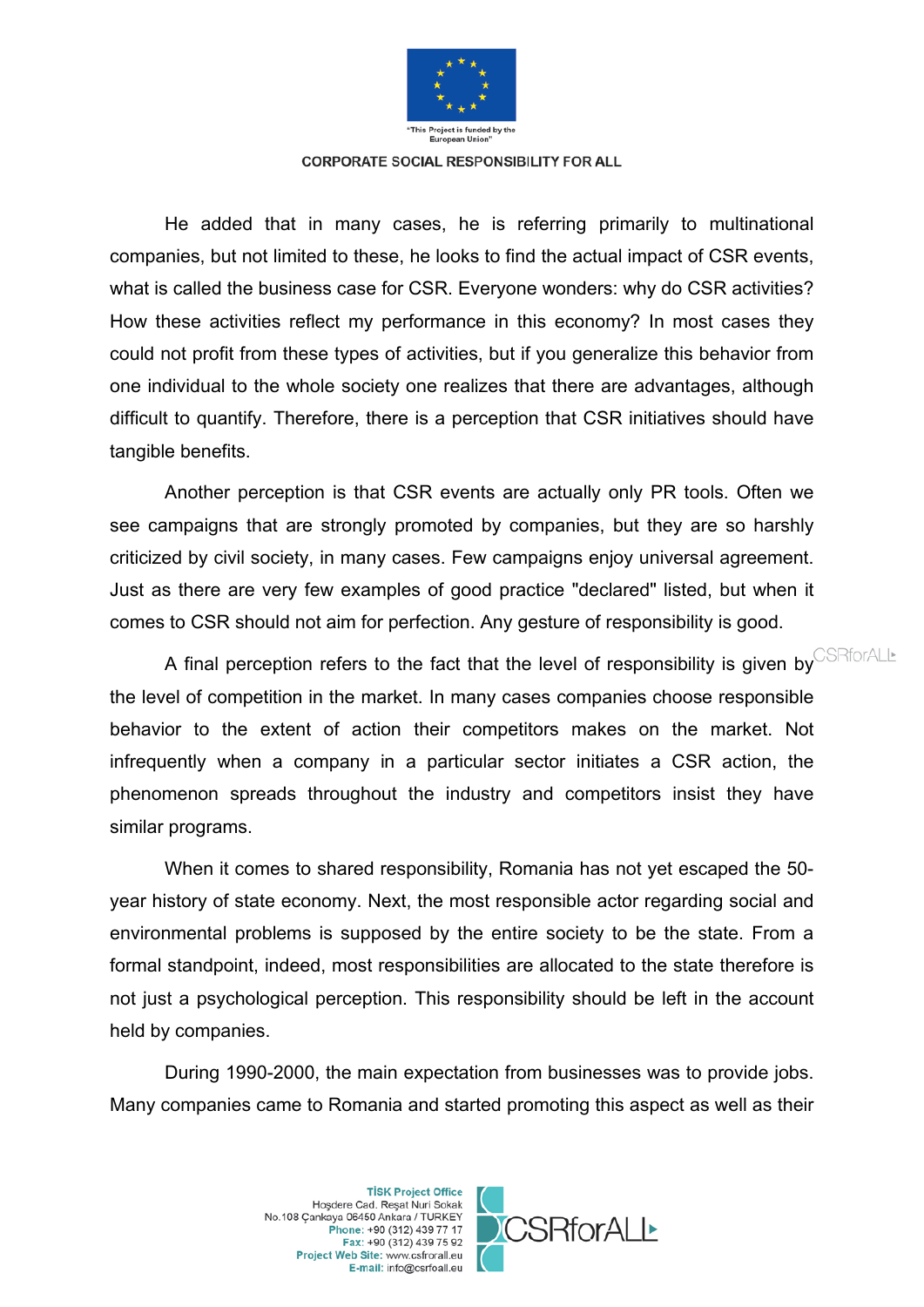

contribution to the state budget. Nowadays this perception began to change. Expectations generally, both from the state and the private sector, are changing and that is because social and environmental problems in this "arrangement" with the state as the main responsible actor worsen from day to day, and the material, financial, and administrative capacity of the state to manage all of them is ever exceeded. And consequently increases the pressure on the private sector. On the one hand, the state is increasing the pressure by increasing taxes, in the disadvantage of enterprises, but also increases the pressure from the public, trade unions, NGOs, media, internet, so facilitated by new technologies that allow real-time information dissemination. Any problem of any business can instantly become a public event.

Mr. Mitrana stated that appear new categories of persons or institutions that come to influence private sector's activity. Previously, businesses were somewhat a closed organism composed of employers and employees but now there are newCSRforALL types of social groups that are involved in the activity of the enterprise, which a few years ago had nothing to do with companies. He enumerated the relationship with customers, communities, competitors, suppliers, civil society actors, people in general.

Anyone who wants to implement CSR activities within the firm should complement Carroll's pyramid:

- What do from an economic point of view to cover our responsibilities to stakeholders?

- What are the responsibilities we have from legal point of view?
- What can and what we want to do in order to be ethical and philanthropic?

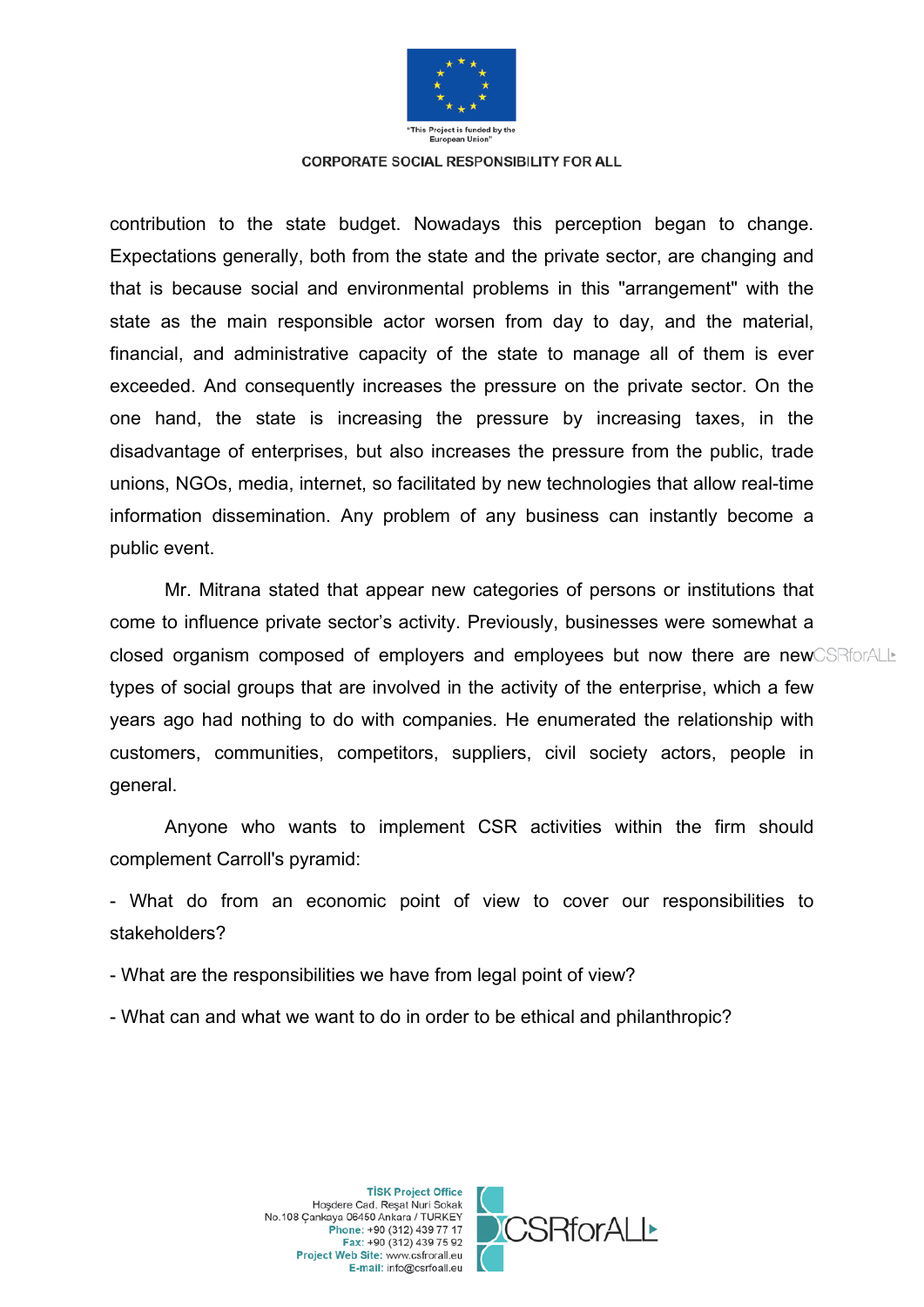

Not only there are new stakeholders, but their relationships with company changed. Mr. Mitrana brought into discussion another model, from 1997, approved by Mitchell, Agle and Wood which proposed an analysis based on three properties of stakeholders. The first property is the power, the ability to influence what they do with the business. The second is their legitimacy which accredits their claim in relation to business activity. The third is the urgency of their request. CSR issues may have a greater or lesser urgency, but according to these three properties, the model classifies and helps anyone who wishes to take account of stakeholders in CSR activities. It help everyone interested in identifying stakeholders and establishing a CSR strategy based on these characteristics.

Mr. Mitrana added that he said previously those stakeholders' relations and characteristics change, their power is growing, more and more audiences are considered legitimate to intervene in corporate activity and the emergency demands it becomes increasingly acute.

CSR actions are feasible although not exactly the easiest tasks within a company. From a legal perspective, the Romanian government facilitates these actions by providing tax incentives. A company can deduct up to 20% of the tax due to the state, but not more than 3 ‰ of turnover for CSR projects developed in partnership with NGOs

What can the man in charged with CSR actions to make the company socially responsible? Mr. Mitrana appreciated that this person may be involved in social projects that can be education, health, probably help disadvantaged groups or culture. From an environmental point of view there are also many possibilities of involvement: reducing energy and resources, reducing the amount of waste generated by business activity, restoring natural capital affected or exploited, adoption and encouraging alternative modes of transport and other persons to do, biodiversity etc. Many companies initiate voluntary actions with their employees or

> **TİSK Project Office** Hoşdere Cad. Reşat Nuri Sokak No.108 Cankaya 06450 Ankara / TURKEY Phone: +90 (312) 439 77 17 Fax: +90 (312) 439 75 92 Project Web Site: www.csfrorall.eu E-mail: info@csrfoall.eu



CSBforALI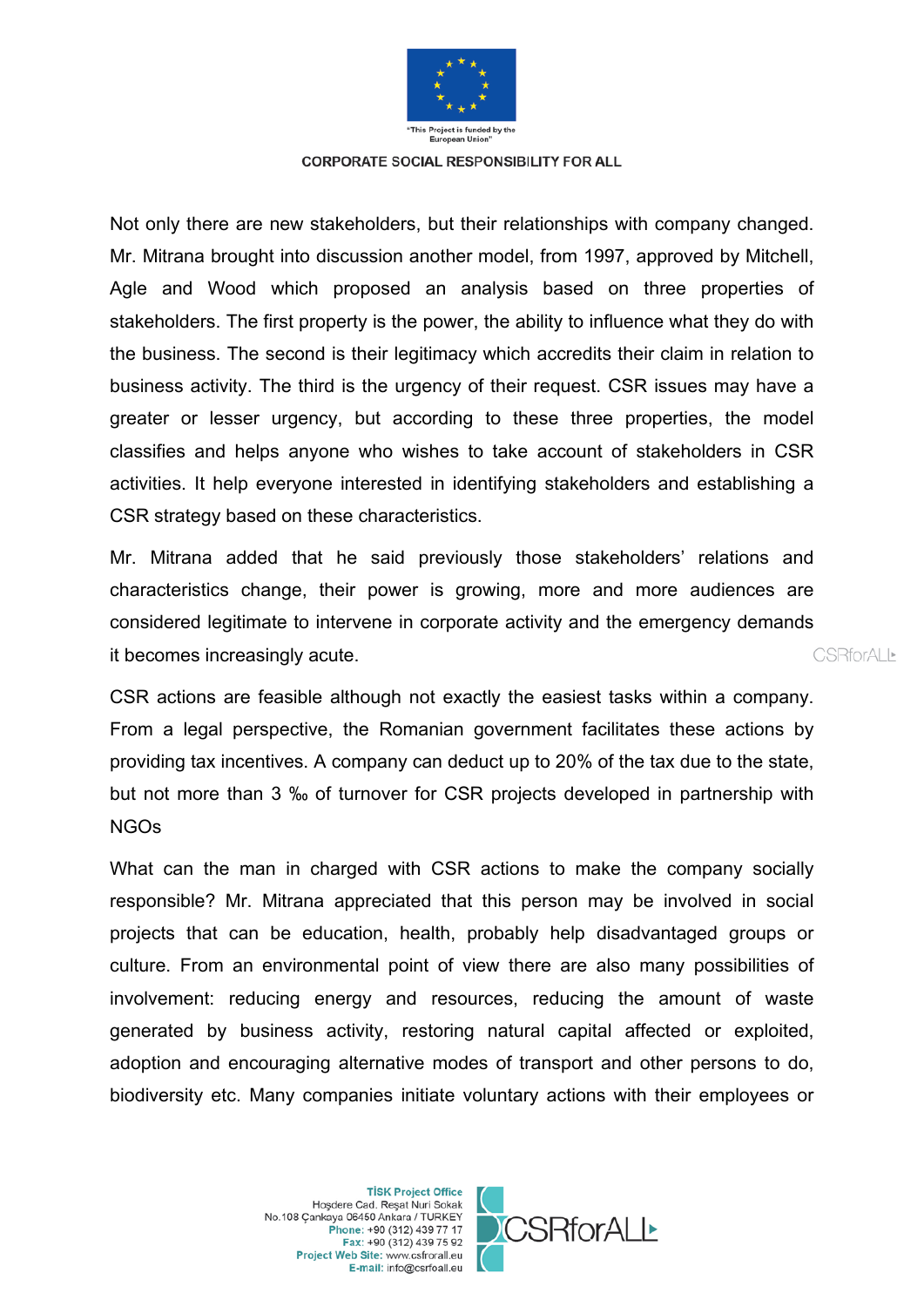

their partners, customers, and a new form of engagement is to support social entrepreneurship, social economy, community initiatives, small non-profit concerns, but addressing an economic, social and environmental sustainable economic manner, that the costs are covered by the activity itself.

Often CSR involves internal measures, changes within company by adjusting business practices from the lowest level within the firm to the relationship with others, with suppliers, customers, and then with the general public.

Finally, the communication of what it is done in the field of CSR is very important. Although it is said that you should not take pride in what you do on CSR one has to say what does, because the power of example counts. Any example matters.

To climb the pyramid of Carroll, the most common recommendations are to call the CSR expertise, but also to look for partnerships with NGOs, which can generate good ideas of involvement in the communities in which the company operates, based on real needs communities. It is more difficult for a company to find out the real problems of the community, but an NGO that knows better.

Zadec, another theorist of CSR said that companies do not become model citizens overnight, so do not think that the world will change tomorrow. Mr. Mitrana invited the participants to approach the concept of CSR step by step, from small to large, with all the help they can get, and integrate CSR work in what they already have. He said that frequently he discusses with companies which want to integrate new areas in their work that has nothing to do with their main activity, which is ok to do on an individual level but not at the company's level. He said it is odd, for example, why a pharmaceutical company wants to plant trees as part of their CSR activities.

Mr. Mistrana added that at beginning of his presentation said that there is a perception that CSR is specific to large companies, but companies can offset this by aspect with other partners. The impact can be great, and if from an economic point of view the firms are competing with each other's, when it comes to CSR, pairing is

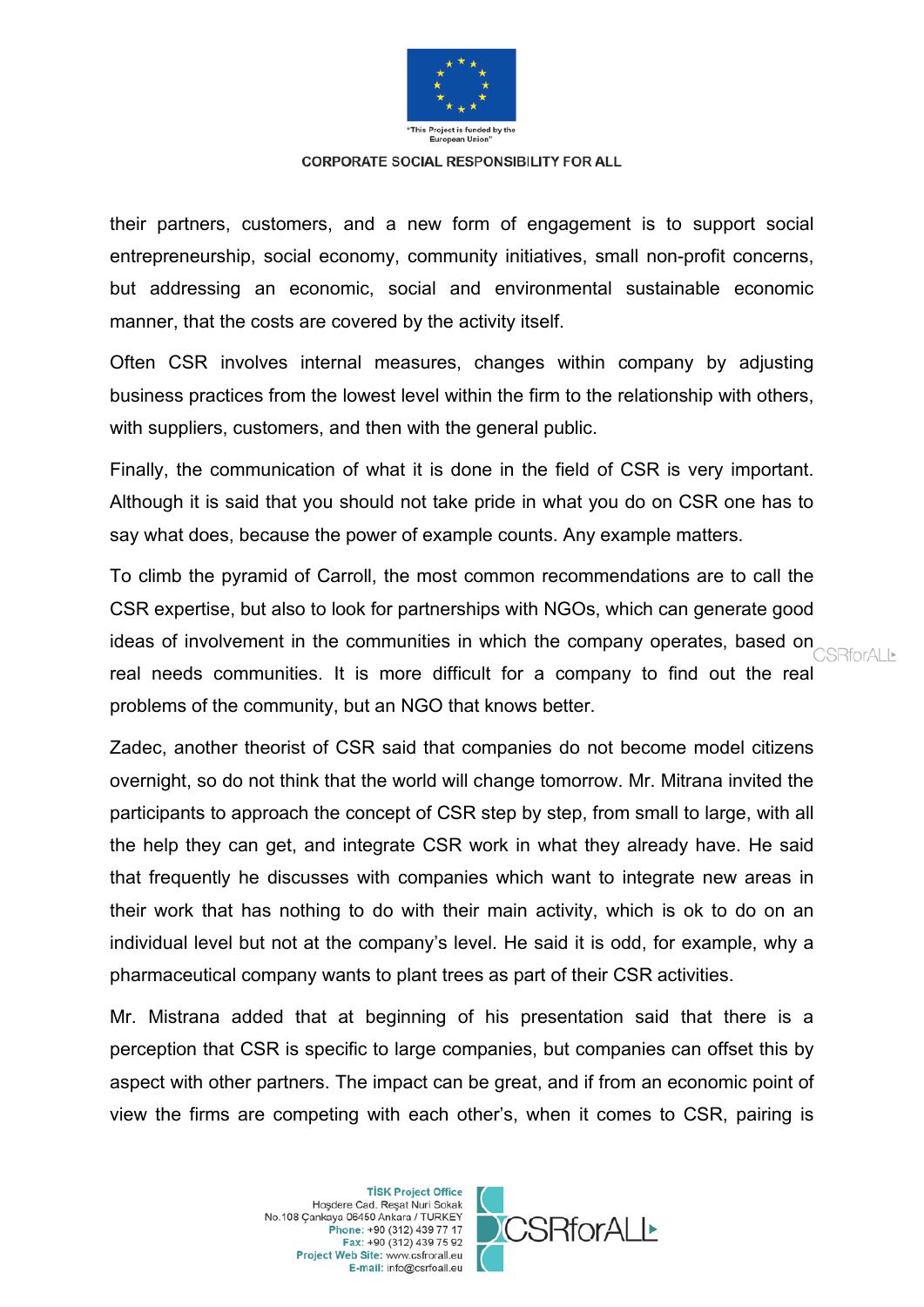

possible even between competitors. In the end, Mr. Mitrana wished to the participants take action.

Mr. Rodica Lupu also thanked CNIPMMR for the invitation to the conference. Mr. Lupu said that she is present at the conference on behalf of the National Social Responsibility Network which was created more than two years ago by Junior Chamber International and Ministry of Education but also from the point of view of an entrepreneur. She added that she started to promote CSR in Romania for two and a half years now among companies and not only companies because in the meantime they thought that social responsibility can be regarded from an individual point of view and can be applied in various areas of any organization's activity (NGOs, unions, foundations and public administration).

She also presented that SMEs generate 2/3 of all work places at national level<br>CSRforALL and by introducing CSR within their activity can only have positive impacts on sustainable development's objectives that Romania set in its national strategy. Mrs. Lupu explained what does CSR means for SMEs and enumerated: a good working environment (working conditions, health and safety at work, professional development of employees, equal opportunities etc.), market (relationships with partners and suppliers, quality / safety products / services, fair pricing policy, advertising ethics etc.), environment (product design / production processes, efficient use of resources, waste management etc.), community (job creation, investment in the local community and so on).

Mr. Lupu said that from her point of view CSR equals with competitive advantage and all participants should have in mind that the sooner they implement CSR activities, the better it will get.

She asked why do this before the others and answered that by improving products and the production processes the companies have greater customer

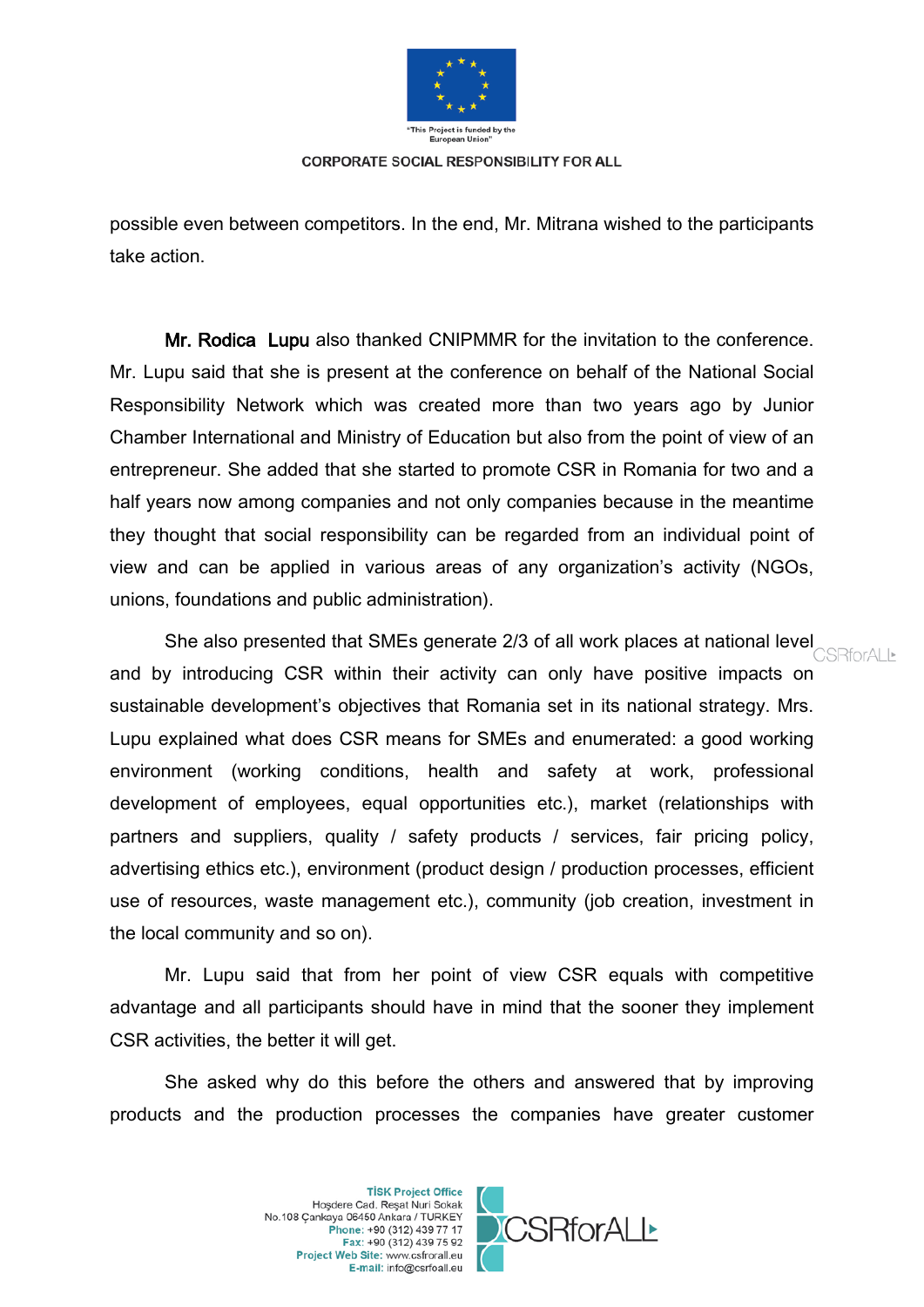

satisfaction and loyalty and cost effectiveness; by motivating their employees they get in return loyalty and employee retention,they get an increased level of creativity and innovation and by promoting a positive image and strong brand identity, they build strong values and increase their potential to create a sense of belonging.

Mr. Lupu affirmed that those who understand the importance of CSr and they create a strategy from the begining and conduct their business based on the principles of social responsibility are those who will benefit in the medium and long term.

In the end, she said that the National Social Responsibility Network offers free services for SMEs and public administration such as: advice and assistance to develop and implement their strategies and projects of social responsibility in the 8 regional centers (organizational diagnosis, tools customized monitoring and evaluation etc.), assistance to identify stakeholders and facilitate contact for establishing partnerships for social responsibility projects, workshops, roundtables, CSRforALL national and regional conferences on topics related to social responsibility; certified training for the management of CSR and important foundation for resources (case studies, news in the field, reporting standards, best practices nationally and internationally). She thanked the participants for their attention.

Ms. Seminda Duriga said in the begining of the presentation that from her point of view there are four stages of CSR development

- The rich man pays
- The sinner man pays
- CSR as an obligation
- CSR as a choice to maintain or develop your business

What's interesting is that each new stage does not cancel the previous one, it just brings new motivations and arguments for companies to do CSR.

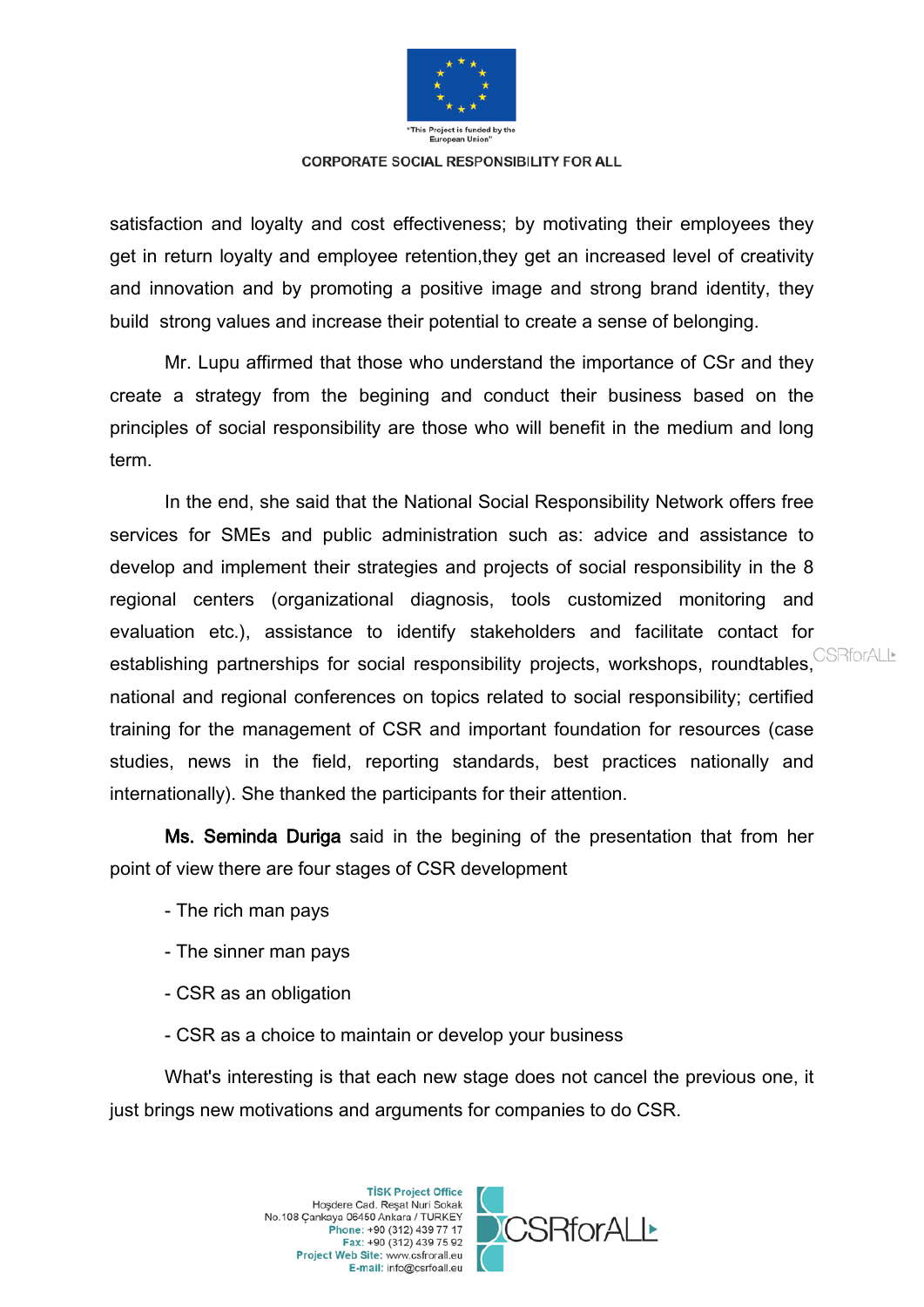

1. The rich man pays

This is possibly the oldest form of CSR, dating since Maecenas. Maecenas was a leading personality of the ancient world, who has acquired wealth, position and influence both as a result of inheritance, and based on his friendship with the emperor Octavian Augustus.

Few people know that Maecenas has a passion for culture, practiced as author. He wrote prose and poetry, both relentlessly criticized by the philosopher Seneca. Instead of being angry, he found a way to transform the frustration caused by the lack of talent into responsibility, becoming the most famous spiritual and financial supporter of arts. In addition, he managed a performance that very few brands can boast, to transform a name into a common noun.

Today we still talk about the patronage of arts, although this concern took more modern forms of expression:

**CSRforALL\*** 

- Sponsorship (young talents)

- Corporate philanthropy (donations for disadvantaged, not necessarily talented)

- Or mogulism (grants or donations from some high placed rich people who need "plastic surgery" in the eyes of society)

2. The sinner man pays – with a variation: environmental polluter pays ...for the environment

Exaggerated as it might sound, in my opinion Mafia is a good example in this context. Because CSR made just to pay your sins is the typical behavior of The Godfather. This means that it is rather an occasional deviation from real and daily behavior of companies, which operate on the principle of compensation.

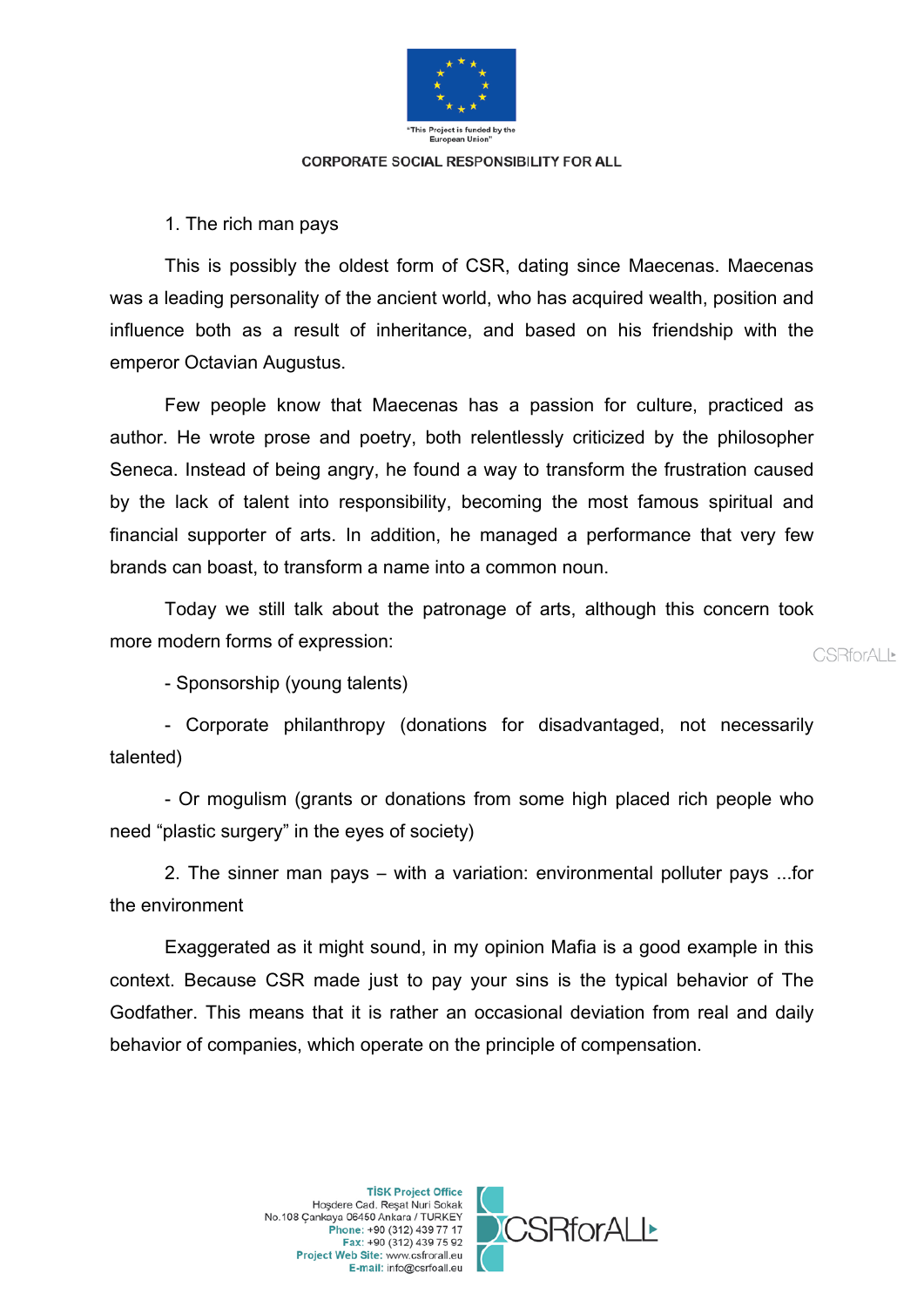

Therefore, at a time, CSR was considered an attribute or an obligation only for those who: grub, pollute, discharge waste, sicken other people etc. just by operating their business.

3. CSR as an obligation

In this 3rd stage of CSR, NGOs (advocacy and lobbying) had a very weighty word to say. Due to the pressure exercised by NGOs on authorities and companies, today a part of CSR has become mandatory. I refer to: labor law, gender equality, environmental regulations, selective collection, European regulations, which require at least the basis of corporate responsibility. But also the tax incentives that allow companies to direct a portion of their taxation to CSR causes rather than pay to the state treasury.

4. CSR as a choice to maintain or develop your business

Two very important things happened, and these things have allowed the  $\text{CSE}$ transition from stage 3 to 4, more specifically assuming CSR as a way to maintain or develop a company's business.

1. The pressure on companies is no longer done only by the civil society, but also by the society, the people, the consumers etc.

2. The pressure is no longer only moral, but also financial. And here I mention two reasons to motivate my arguments:

A. Diminishing resources force companies to refocus their business towards sustainability

B. The number of consumers positively discriminating the companies on grounds of responsibility is increasingly higher. People, citizens and consumers are more and more aware of their rights and learned to ask for companies' responsibility.

Ms. Duriga presented some figures that she considered deserve all the attention:

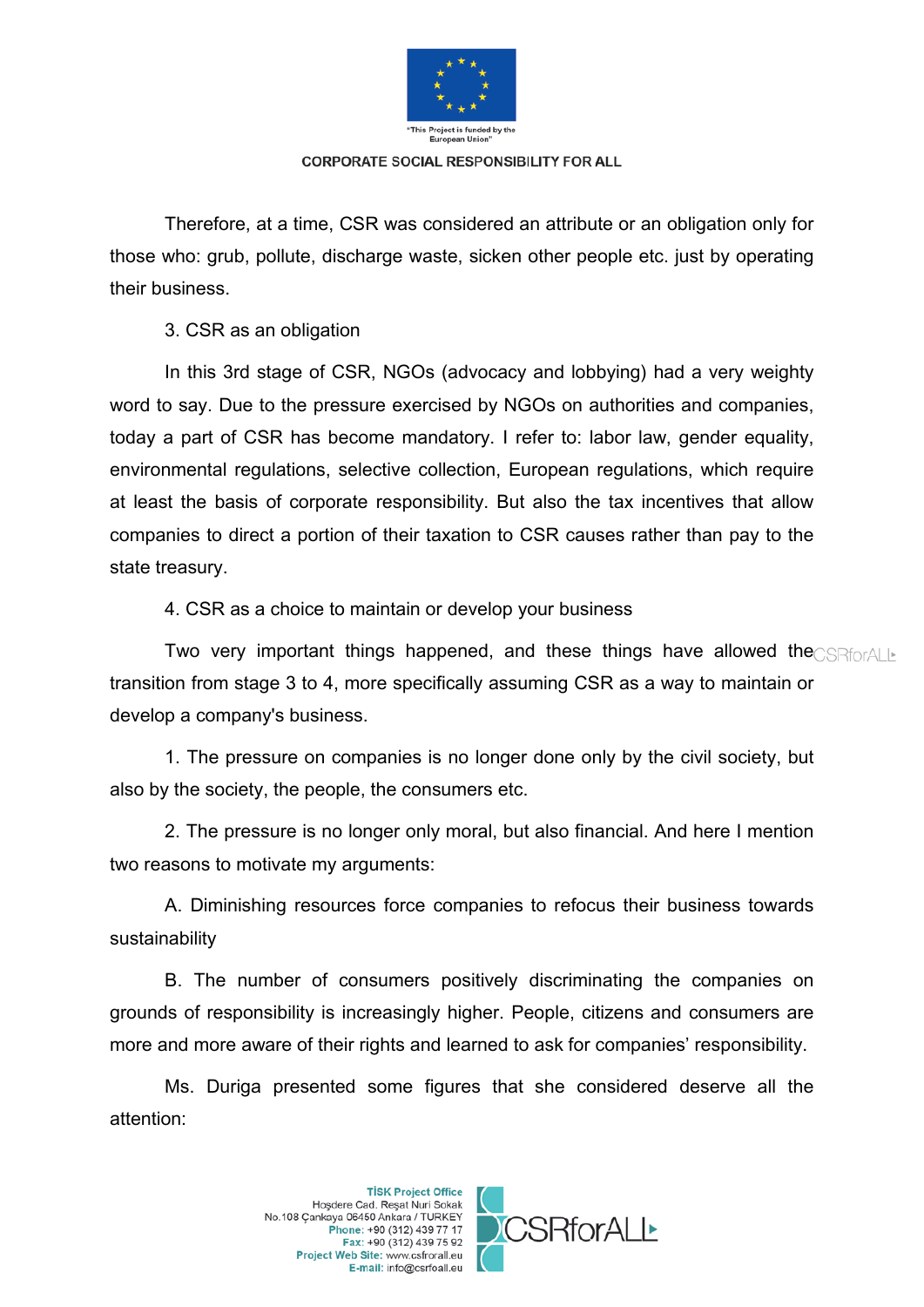

• 60% of people's willingness to buy from/recommend/work for a company depends on the perception that people have about it, and only 40% on the company's products;

• 55% of the people worldwide are willing to pay more for products from companies that prove their responsibility;

• Over 61% of companies which have changed their business model towards sustainability have earned profit from it;

• 52% of the people in top management of companies say that the no. 1 reason they decided to make CSR is the pressure from consumers who prefer responsible products/services/brands; only 39% say they do CSR in response to resources' crisis.

She added that in this 4th stage, which she considers "the maturity stage", CSR revolve around one critical word: PERCEPTION. And this, as simple as it may estimal  $\triangleright$ seem, is very difficult to build.

A company must have three essential qualities to build a positive perception and then benefit from it:

1. Be responsible - designing its own "backyard" based on the principles of responsibility and sustainability

2. Do responsible things - undertake actions and projects with a social impact

3. Talk about it – doing and not saying is not an appropriate strategy for this century. (A: we have tones of information and yet we will not know a thing about something simply because it happened; B: a good project must be a best practice example for others to replicate).

In closing, Ms. Duriga wished the participants, attending SMEs, to "grow" through CSR.



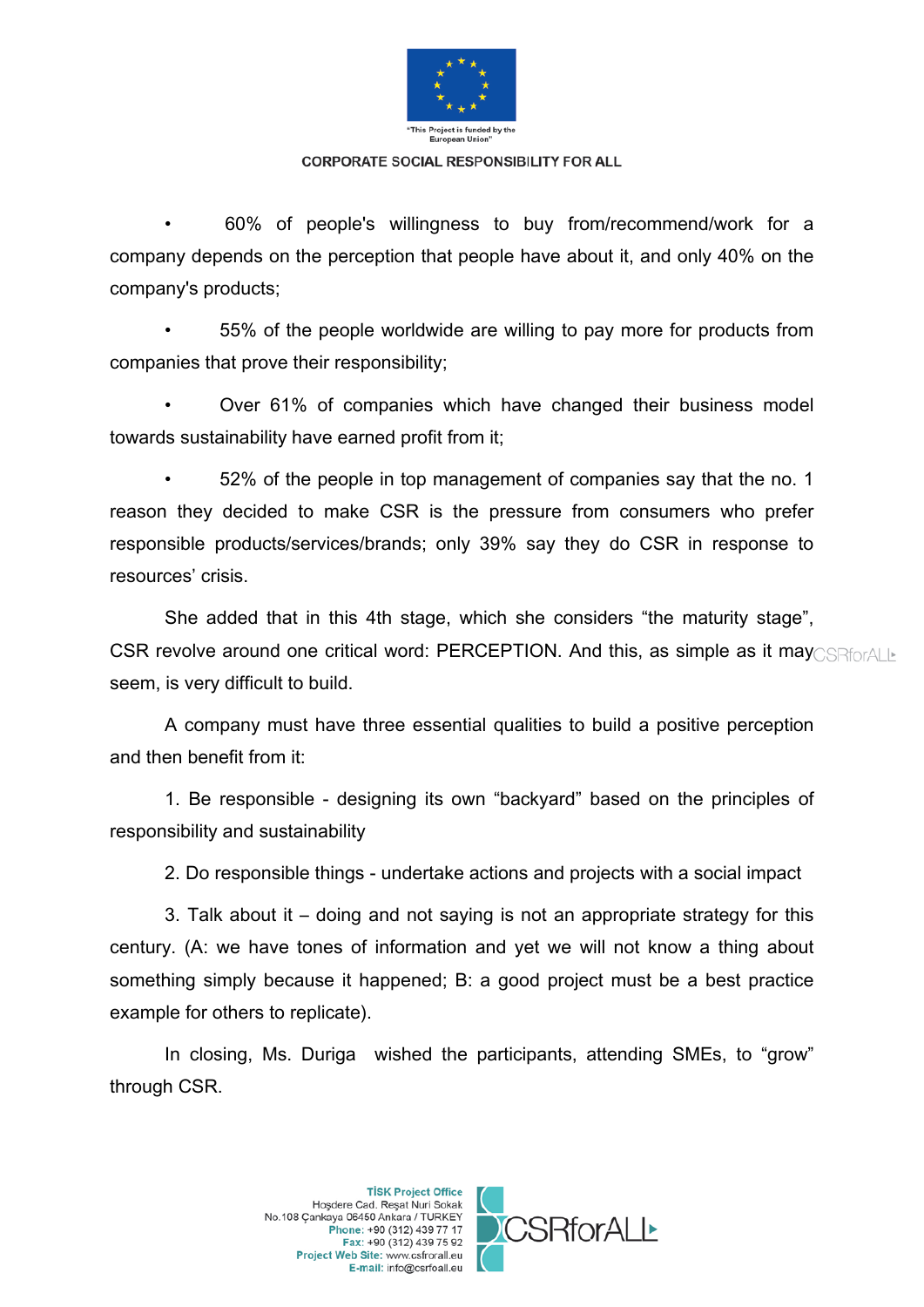

Ms. Cristina Horia presented first the role of SMEs in the economy and gave few statistical data: there are 23 million SMEs in Europe which represent over 98% of business, over 80% of new jobs were created in the last 5 years come from SMEs and due to the economic crisis were lost 3.25 million jobs. She said that SMEs act locally, contributing to local budgets through taxes they pay and contribute to the quality of community life, are part of the supply chain of large companies, indirectly contributing to the achievement of the latter business.

She asked the participants if is it easy or difficult to be socially responsible SMEs? She added that SMEs should naturally have a socially responsible behavior because they have a small number of employees, so it is easier to implement a responsible organizational culture, SMEs are more flexible and can react more quickly to opportunities, their decision-making processes are faster due to relatively flat structures and more likely to accept change easier if it can bring benefits.

Ms. Horia said that CSR generates competitiveness by having a reputation as CSRforALL a good employer and good neighbor in the community, if their employees are more motivated, thus more productive and loyal, by optimizing operational costs due to more efficient use of resources (eg. Less energy consumption means less money spent), by having access to new markets (eg. Chain suppliers anthem, socially responsible investment or procurement ies): EU market is 500 million consumers, but focuses mainly SMEs to national markets, by benefiting from the networking opportunities that can bring new customers, by identifying and reducing risks. She also presented a few best practices of SMEs which implements CSR in their activity at European level: Moulin Roty (France) for work environment, OY PINIFER (FINLAND) in the environmental area, GULPENER BIER (NETHERLANDS) for customers and ARGE (TURKEY) in the field of education.

In the end , she presented a best practice from Romania, the case of Graphtec Design company from Constanta. Graphtec Design It is a leading manufacturer of

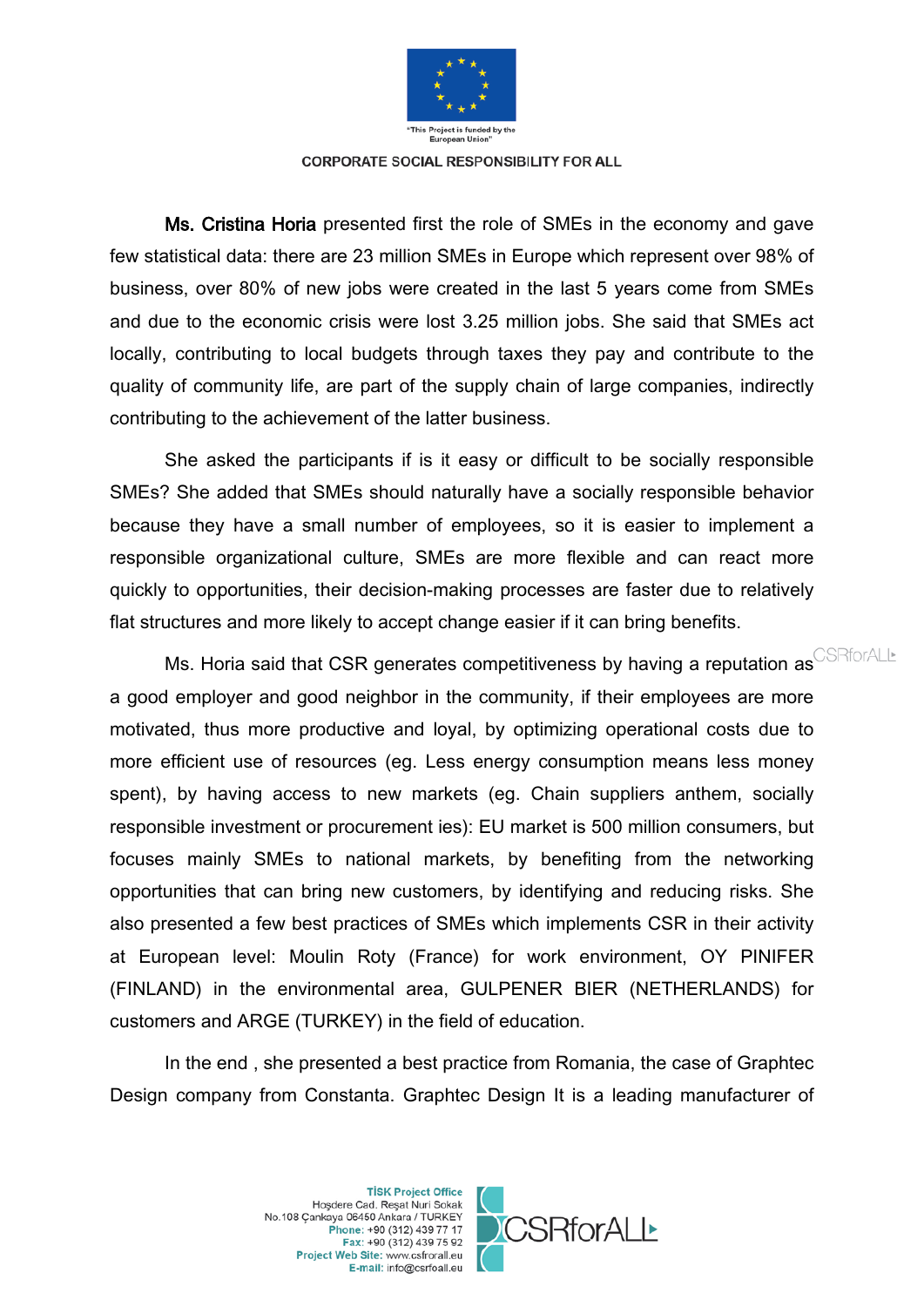

small and large advertising in Romania, specialized in the production of boxes and neon signs, exhibition stands and commercial furniture, interior and exterior design;

Company's CSR related certifications: Integrated Quality Management System - environment - health and safety, ISO 9001:2008, ISO 14001:2005, OHSAS 18001:2007 and Code of Ethics and Best Practice

Company's motivation for CSR:

- Customers and general public's concern for environmental protection and reduce unsustainable resource consumption is an opportunity for business development
- Integration of environmental concern in all its processes and taking into account product life cycle
- CSR requirements from major customers
- Strengthen the reputation and customer relationships

**CSRforALL\*** 

In the end, Ms. Ciuciula thanked all participants for their attendance and said that CNIPMMR will inform them from time of the future activities plan within the CSR for ALL project.

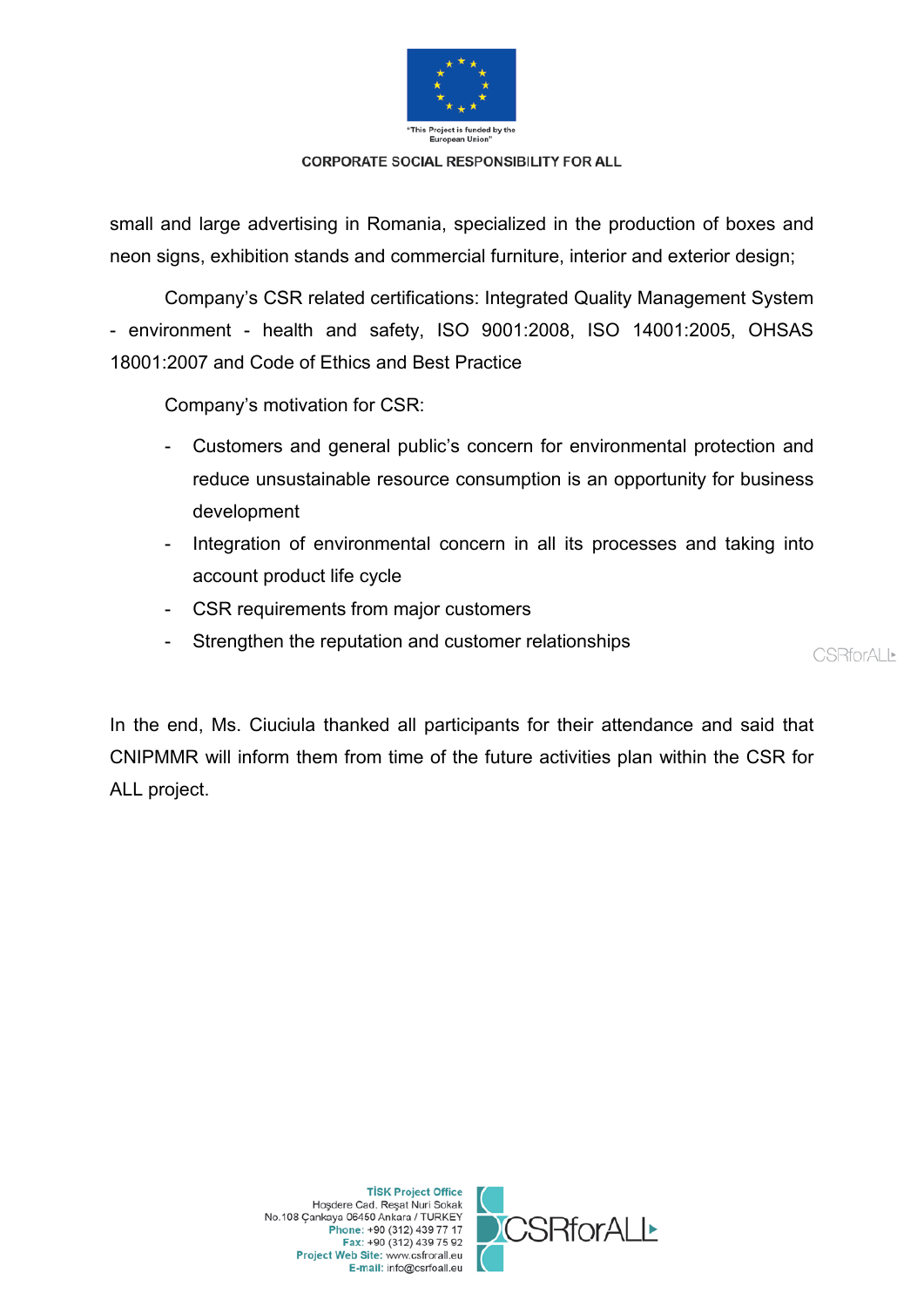

# Participants' feedback based of 58 feedback forms:







**CSRforALL** 

Fig. no. 2

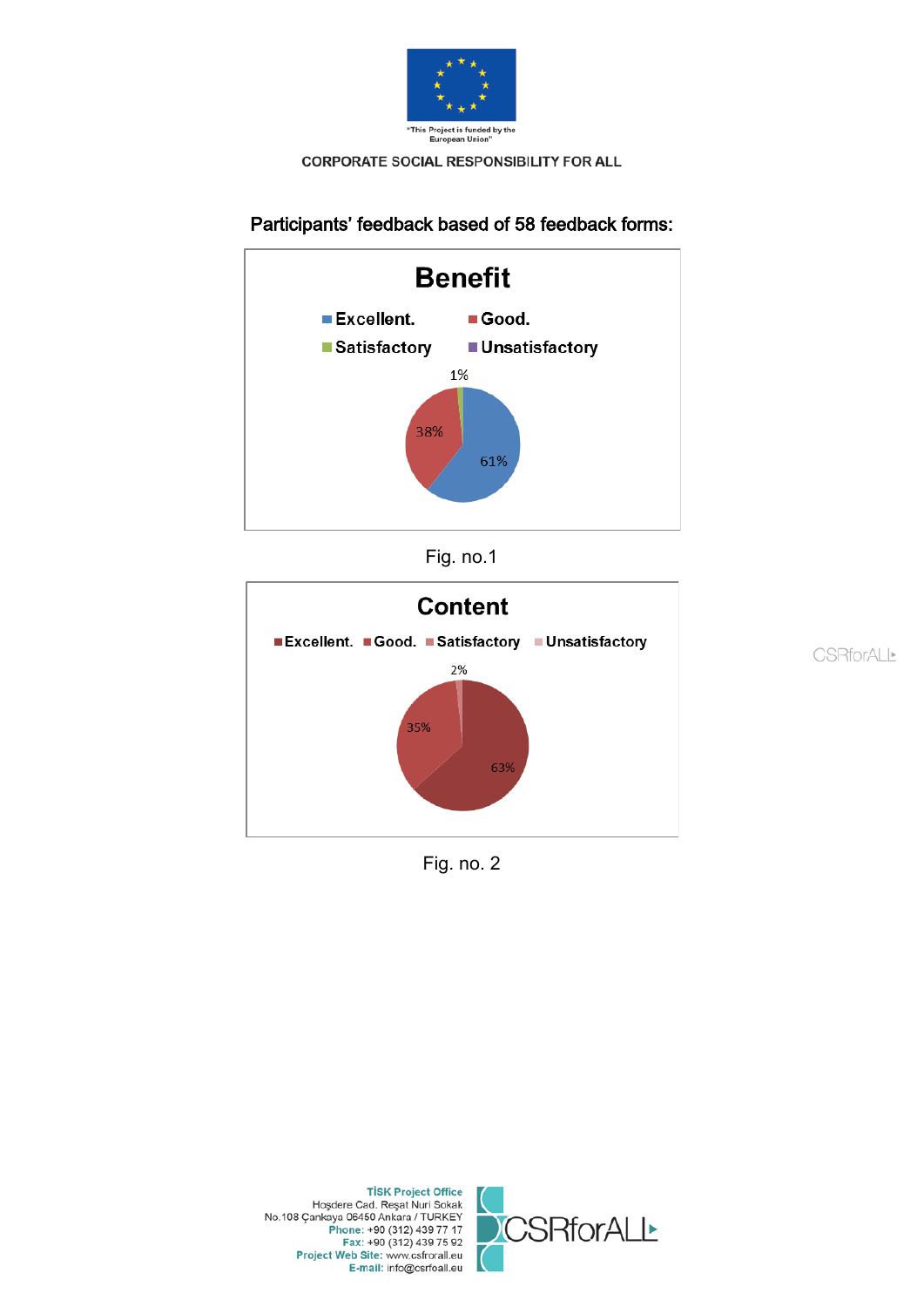







**CSRforALL** 



Aspects which were appreciated by all participants:

- The subject of the conference was interesting and the panelists offered constructive presentations regarding CSR;
- The interest of all participants regarding CSR;
- The subjects of the presentations ;

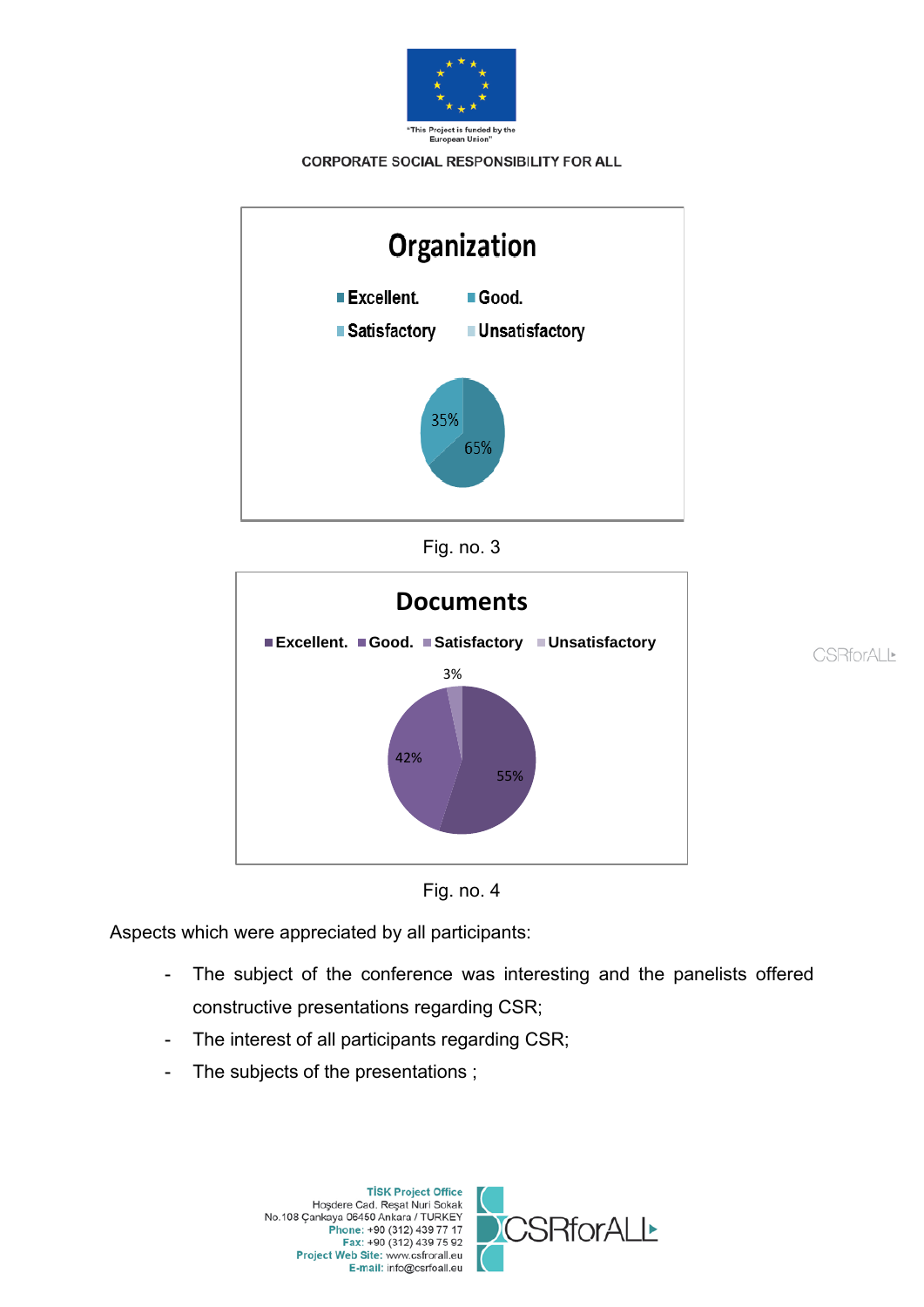

- The presentation of Mr. Ovidiu Nicolescu was very good as well as the presentation of Mrs. Rodica Lupu and Mrs. Cristina Horia were more than relevant for SMEs;
- The organization of the conference and the location;
- The subject of the conference;
- Mr. Doru Mitrana's speech;
- The information presented was clear and useful:
- The information presented by Ms. Semida Duriga;
- Excellent conference;
- The idea presented by Mr. Doru Mitrana: the man in charged with CSR activities or the "CSR man";
- Good quality of the event;
- The existence of the initiative (the project, such events);
- Active participation of the people invited;

**CSRforALL\*** 

Aspects which were not appreciated by all participants:

- The [www.csrforall.eu](http://www.csrforall.eu/) does not have a calendar with future events on national level so that the SMEs present at the conference would know about and get involved;
- The representatives from the public sector always speak for the future;

Other remarks/recommendations:

- More events on CSR;
- CNIPMMR should organize more events regarding this concept;
- Such events are very useful and congratulations for the project;
- Keep promoting CSR in Romania;
- The event was interesting but since the subject is so appealing, the next event should be a full day one;
- The necessity to present concrete examples of similar projects on CSR;